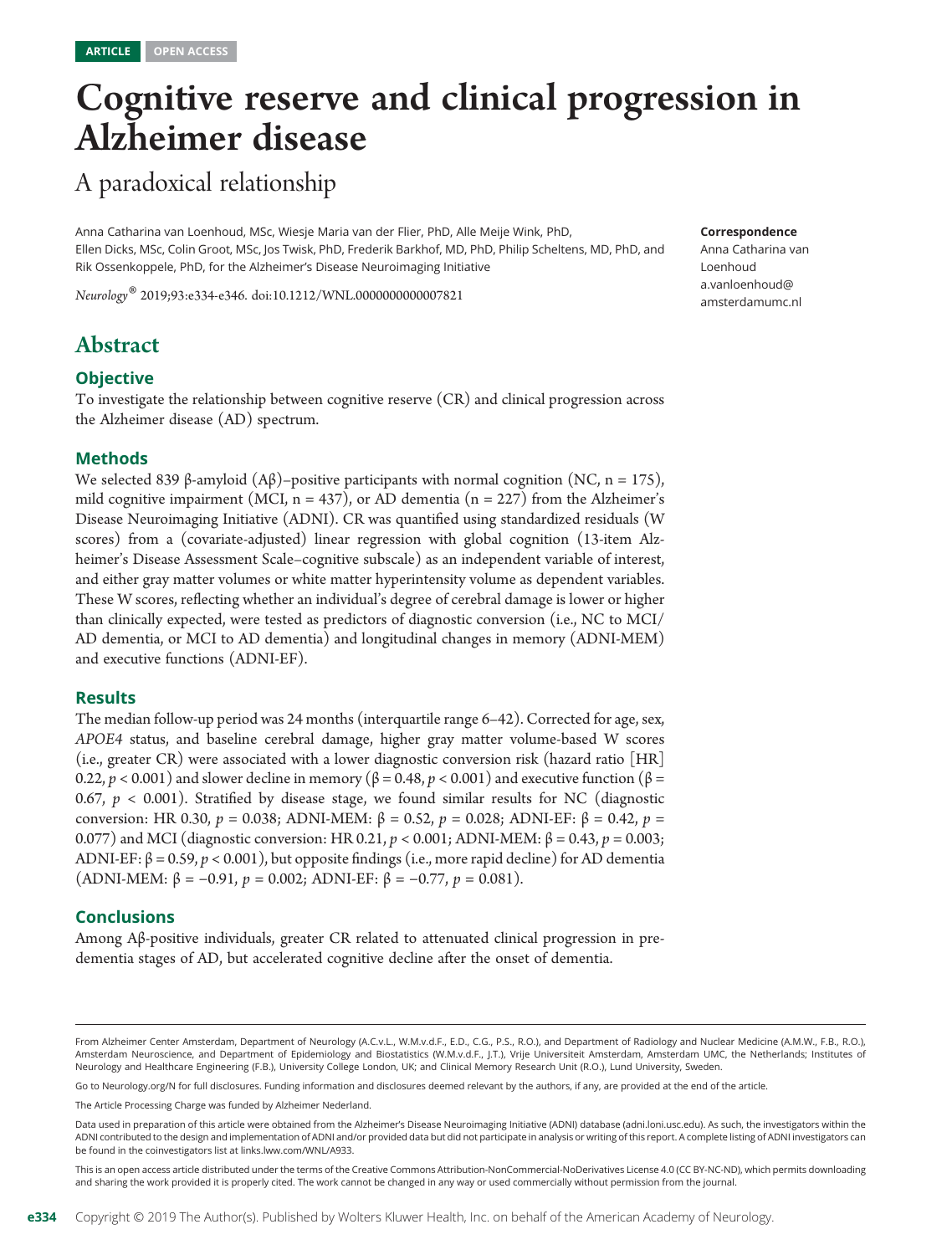## **Glossary**

 $A\beta = \beta$ -amyloid; AD = Alzheimer disease; ADAS-Cog = Alzheimer's Disease Assessment Scale–cognitive subscale; ADNI = Alzheimer's Disease Neuroimaging Initiative; ADNI-EF = standardized composite score based on a clock drawing task, animal and vegetable category fluency, the Trail-making task, Digit Span Backwards from the Wechsler Memory Scale–Revised, and the digit–symbol substitution task from the Wechsler Adult Intelligence Test–Revised; ADNI-MEM = standardized composite score based on the Alzheimer's Disease Assessment Scale–cognitive subscale word list learning task, the Rey Auditory Verbal Learning Test, Logical Memory from the Wechsler Memory Scale–Revised, and the Mini-Mental State Examination recall task;  $AIC = Akaike Information Criterion; ANOVA = analysis of variance; CI = confidence interval; CR = cognitive reserve; GM = 1000; and CM = 1000; and CM = 1000; and CM = 1000; and CM = 1000; and CM = 1000; and CM = 1000; and CM = 1000; and CM = 1000; and CM = 1000; and CM = 1000; and CM = 1000; and CM = 1000; and CM = 1000; and CM = 1000; and CM = 1000; and CM = 1000; and CM = 1000; and CM = 1000; and CM = 1000; and CM = 1000; and CM = 1$ gray matter;  $HR =$  hazard ratio;  $ICV =$  intracranial volume;  $IQR =$  interquartile range;  $MCI =$  mild cognitive impairment; MMSE = Mini-Mental State Examination;  $NC =$  normal cognition;  $WMH =$  white matter hyperintensity;  $VIF =$  variance inflation factor.

A major limitation in the care and management of Alzheimer disease (AD) is the inability to provide patients with an accurate prognosis. Cognitive reserve (CR), the brain's capability to preserve cognition despite underlying cerebral damage, $1$  may be a key determinant of clinical progression. Previous studies have demonstrated a paradox: while CR is associated with a delayed symptom onset, $2-7$  it is related to accelerated cognitive decline in advanced AD stages.<sup>8-15</sup> Other studies, however, found no longitudinal CR associations.<sup>16-19</sup>

These inconclusive results have several explanations. First, various studies used lifestyle proxies to operationalize CR (e.g., education, occupation, or physical activity),<sup>20</sup> but there is no consensus about the validity of these indirect measures.3,21,22 Second, presence of AD was often established through clinical evaluation without consideration of AD biomarkers, likely resulting in samples confounded with non-AD participants. Third, few studies comprehensively investigated the relationship between CR and clinical progression across the entire AD spectrum, thus hampering a direct comparison between disease stages.

We optimized the examination of CR in relation to ADrelated clinical progression by (1) using a (more direct) neuroimaging measure of CR, based on cognitive and structural brain measures,<sup>23</sup> (2) selecting β-amyloid (Aβ)–positive individuals only, and (3) including participants across the entire AD spectrum (i.e., normal cognition [NC], mild cognitive impairment [MCI], and AD dementia). We hypothesized that greater CR related to attenuated diagnostic conversion risk and slower cognitive decline in early disease stages, but exacerbated clinical progression among clinically advanced participants.

## Methods

#### **Participants**

All participants were recruited within the Alzheimer's Disease Neuroimaging Initiative (ADNI) and enrolled at sites in the United States and Canada across 3 funding cycles (ADNI-1, ADNI-GO, and ADNI-2).<sup>24</sup> They were aged between 55 and

91 years at baseline, English or Spanish speakers, nondepressed, and classified as NC, MCI, or AD dementia. Follow-up visits were scheduled every 6 months in the first 2 years, and annually thereafter. Cognitive status was evaluated with the Clinical Dementia Rating scale, Mini-Mental State Examination (MMSE), and Wechsler Memory Scale Logical Memory II. Cognitive assessments, physical examinations, and MRI scans were considered in determining diagnostic status. We selected all NC, MCI, and AD dementia participants with positive AD biomarkers  $(^{11}C-Pittsburgh$  compound B or  $^{18}$ F-florbetapir PET<sup>25,26</sup> if available, or CSF  $A\beta_{42}^{27}$ ), structural MRI, and neuropsychological data at baseline. We excluded individuals with MRI segmentation failures (n = 2), development of non-AD dementia or other neurologic disorders during follow-up ( $n = 5$ ), and >6 months between baseline MRI and neuropsychological assessment (n  $= 2$ ). Our final Aβ-positive sample (n = 839) included 175 NC, 437 MCI, and 227 AD dementia participants (figure 1). Follow-up data were available for 96% of the dataset. The remaining 4% was included to improve estimation of baseline effects in statistical models.

#### Standard protocol approvals, registrations, and patient consents

Written informed consent was obtained for all participants, and study procedures were approved by the institutional review board at each of the participating centers. ADNI is listed in the [ClinicalTrials.gov](http://ClinicalTrials.gov) registry (ADNI-1: NCT00106899; ADNI-GO: NCT01078636; ADNI-2: NCT0123197).

#### MRI acquisition and preprocessing

Structural MRI scans were acquired on 1.5T and 3T scanners from GE Healthcare (Cleveland, OH), Philips Medical Systems (Best, the Netherlands), and Siemens Medical Solutions (Malvern, PA) ([adni.loni.usc.edu/methods/mri-analysis/](http://adni.loni.usc.edu/methods/mri-analysis/mri-acquisition/) mri-acquisition/ $)^{28}$  We downloaded T1 scans preprocessed with gradwarping, B1 correction, or N3 scaling for the present analyses. We further preprocessed these images using SPM12, before extracting gray matter (GM) volumes for all 839 participants. We computed intracranial volume (ICV) as the sum of GM, white matter, and CSF. White matter hyperintensity (WMH) volumes were segmented from proton density and T2 images (ADNI-1) or 2D–fluid-attenuated inversion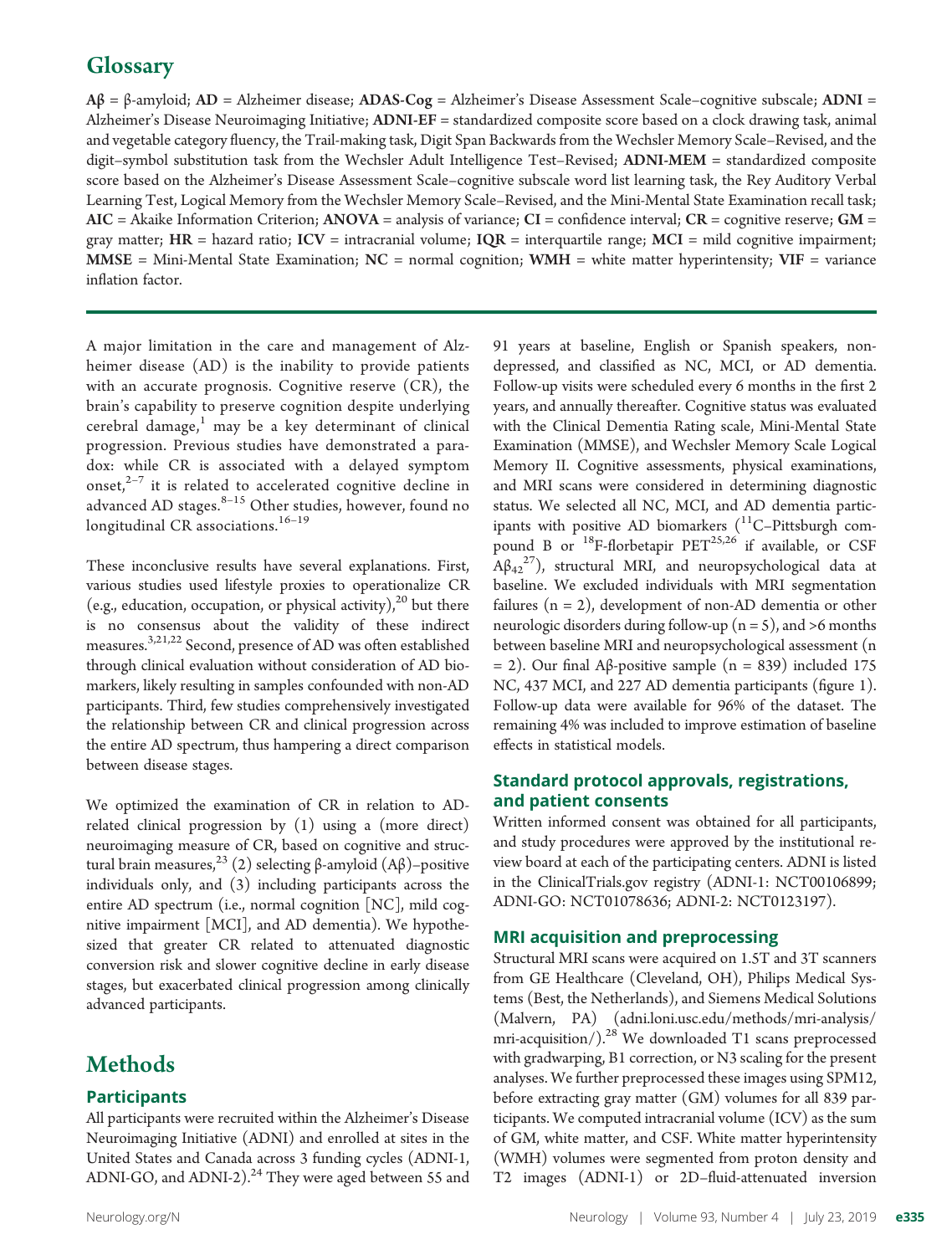



Aβ = β-amyloid; AD = Alzheimer disease; ADNI = Alzheimer's Disease Neuroimaging Initiative; MCI = mild cognitive impairment; NC = normal cognition; NPA = neuropsychological assessment.

recovery (ADNI-GO/2) by the ADNI core laboratory using automated techniques<sup>29,30</sup> and downloaded from the website for 796/839 participants. We log-transformed the WMH volumes to account for non-normality.

#### Structural brain measures

To quantify cerebral damage, we extracted GM volume on a whole-brain level and from bilateral temporoparietal and hippocampal masks (based on the Automated Anatomical Labeling atlas; figure e-1, [doi.org/10.5061/dryad.cb0qk1g\)](https://doi.org/10.5061/dryad.cb0qk1g) 31,32 and obtained global WMH volumes. As described below, these measures were included as dependent variables in models to create W scores, our operational measure of CR. Furthermore, GM and WMH volumes served as individual predictors of clinical progression in statistical models. For this purpose, we corrected for premorbid brain size by regressing out the effect of ICV, and used standardized GM or WMH volume residuals for further statistical analysis.

#### Neuropsychological assessment

Cognitive measures in our study were 13-item Alzheimer's Disease Assessment Scale–cognitive subscale (ADAS-Cog), ADNI-MEM, and ADNI-EF. ADAS-Cog 13 is a global cognitive screening test that includes 13 subtests for memory, language, praxis, attention, visuoconstruction, and orientation.<sup>33</sup> ADNI-MEM is a composite score based on the Rey Auditory Verbal Learning task, word list learning and recognition tasks from ADAS-Cog, recall from Logical Memory I of the Wechsler Memory Test–Revised, and the 3-word recall item from the MMSE.<sup>34</sup> ADNI-EF consists of Category Fluency (i.e., animals and vegetables), Trail-Making Test part A

and B, Digit Span Backwards, Wechsler Adult Intelligence Scale–Revised Digit–Symbol Substitution, and 5 Clock Drawing items.<sup>35</sup> In statistical analyses, we multiplied ADNI-MEM and ADNI-EF scores by 100 to facilitate the presentation of results.

#### Calculation of W scores

Our neuroimaging approach takes the general relationship between cognition and cerebral damage as a starting point, and uses this information to estimate an individual's expected degree of cerebral damage based on cognitive performance. This expected value is then compared with an individual's actual degree of cerebral damage, and the difference is referred to as a W score, our operational measure of  $CR^{23,36,37}$  Cerebral damage was quantified using 4 measures: GM volume, either whole-brain (1) or within specific temporoparietal (2) or hippocampal masks (3), and global WMH volume (4). These measures were used as dependent variables in separate linear regressions that further included global cognitive performance (ADAS-Cog 13) as an independent variable of interest, and age, sex, ICV, and scanner field strength as covariates. Education was not added as a covariate, since this is one of the contributing factors of CR (i.e., our concept of interest). We obtained standardized residuals from these regressions and multiplied them by −1 to derive W scores (this multiplication was omitted for WMH volumes, as higher volumes already reflect greater cerebral damage). Specifically, we used the following formula: W score  $(CR) = -1 \times (ob-1)$ served cerebral damage − predicted cerebral damage/SD). Higher W scores reflect greater CR, because they indicate that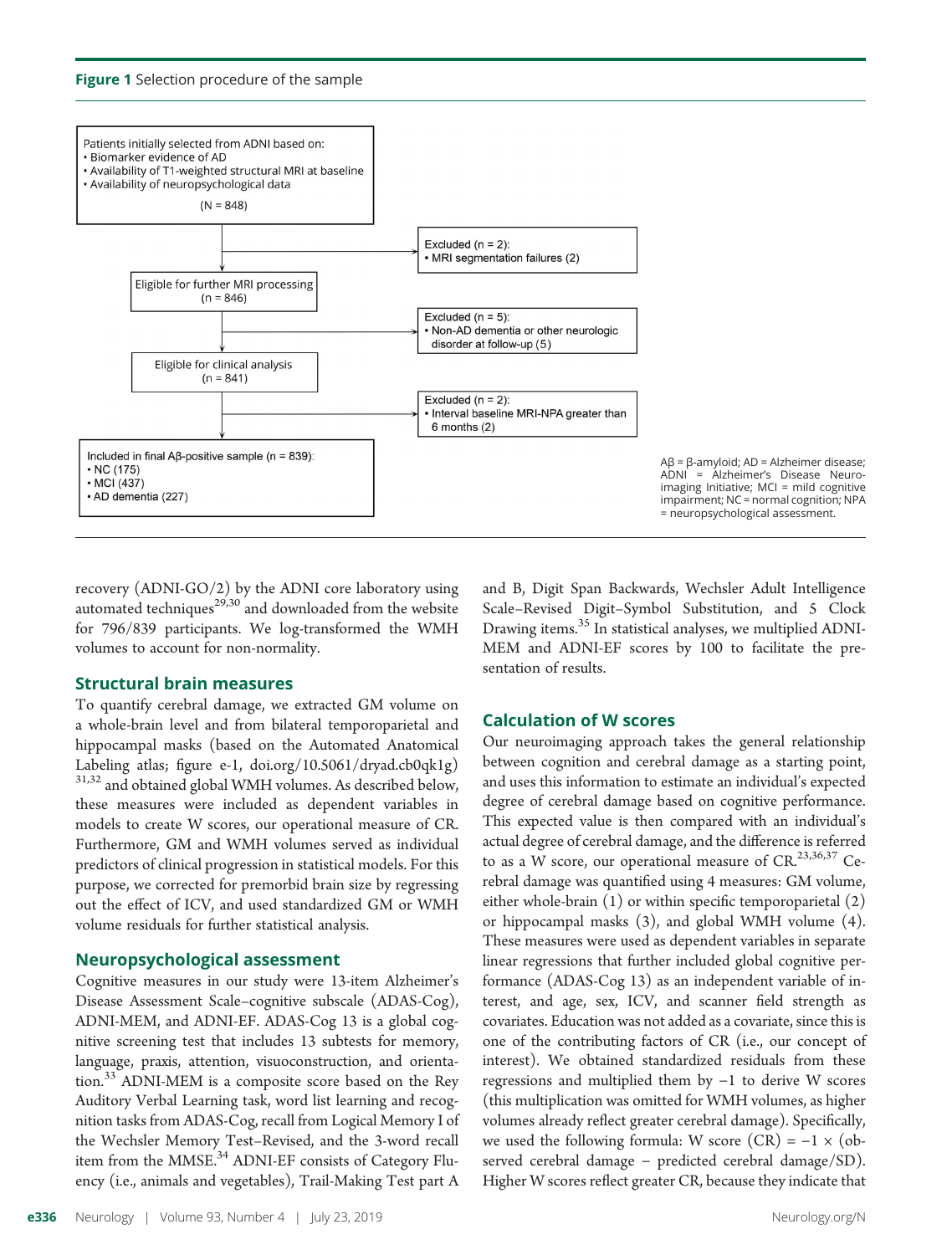a relatively high degree of cerebral damage is tolerated at a given level of cognitive function. We obtained 4 different W scores for further analysis (i.e., 3 GM-based W scores, 1 WMH-based W score).

#### Data availability

All imaging, demographics, and neuropsychological data used in this article are publicly available and were downloaded from the ADNI website [\(adni.loni.usc.edu\)](http://adni.loni.usc.edu). Upon request, we will provide a list of ADNI participant identifications for replication purposes.

## Statistical analysis

#### Participant characteristics

Statistical analyses were performed in SPSS 22 (Chicago, IL). Analysis of variance (ANOVA),  $\chi^2$ , and Kruskal-Wallis tests were used to compare disease stages by demographic variables, follow-up time, cognitive performance, ICV, and W scores. We used a multiple imputation procedure for the 0.3% of cognitive measures missing at baseline. This procedure was performed using the fully conditional specification method in SPSS, which is an iterative Markov Chain Monte Carlo approach suitable for arbitrary patterns of missing data. We imputed 15 data sets and included demographic, clinical, and neuropsychological variables and ICV as predictors in the model.

#### Relationships among W scores, structural brain measures, and education

First, we correlated W scores with the (ICV-adjusted) structural brain measures from which they were calculated (i.e., GM or WMH volume). We expected that these variables were interrelated because the higher the degree of cerebral damage, the greater the potential manifestation of CR. Moreover, as mathematically explained elsewhere,<sup>38</sup> residuals from linear regressions are inherently correlated with their dependent variables. Such a correlation would suggest that the relationship between W scores and clinical progression cannot be correctly interpreted without taking into account in the presence of cerebral damage, and thus we evaluated whether these structural measures could be included as covariates in subsequent statistical models, without violating the assumptions of multicollinearity. We considered a correlation  $r < 0.8$  between W scores and their related structural brain measure<sup>39</sup> and a variance inflation factor  $(VIF) < 5$  for these variables in combination with other covariates (age, sex, APOE4 status)<sup>40</sup> an acceptable level of multicollinearity. Furthermore, we determined the relationship of W scores and structural brain measures with education. As education is a well-known lifestyle proxy of CR, W scores should show a (positive) relationship with education, while this is not necessarily the case for the structural brain measures. We therefore grouped participants with lower ( $\leq$ 14 years, n = 264), intermediate (15–17 years, n = 286), and higher education (>18 years, n = 289) and performed ANOVAs to examine differences among these groups in W scores (ICV-adjusted) and GM and WMH volumes.

We performed Cox regressions among predementia participants (NC,  $n = 175$ ; MCI,  $n = 437$ ) to study relationships between (continuous) W scores and diagnostic conversion (i.e., change in baseline diagnosis from NC to MCI/AD dementia, or from MCI to AD dementia). Diagnostic changes to a less advanced disease stage (e.g., MCI to NC, which sporadically occurred in the sample) was not considered a conversion. We ran 4 models for each W score, and included the related structural measure (i.e., ICV-adjusted whole-brain, temporoparietal, or hippocampal GM volume or WMH volume), age, sex, and APOE4 status as covariates. These analyses were also stratified for MCI and NC. We used 95% confidence intervals (CIs) to compare W score effects between disease stages; differences were considered significant when the effect size for one group fell outside of the CI of the other group.<sup>41</sup>

#### W scores and cognitive decline

To examine clinical progression in more psychometric detail, we performed linear mixed models with memory (ADNI-MEM) and executive functioning (ADNI-EF) as outcome variables and (continuous) W score, time (i.e., months), and W score  $\times$  time as predictors. The interaction term was the effect of interest, as it reflected whether CR moderated the relationship between time and cognitive performance. Our models contained random intercepts and slopes. Note that, in contrast to the Cox regressions, the AD dementia group  $(n =$ 227) was now also included for analysis. Again, we ran separate models for each W score in the total group and stratified by disease stage, while correcting for structural measures (ICV-adjusted GM or WMH volume, and their interaction with time) as well as age, sex, and APOE4 status.

In secondary analyses, we repeated the main linear mixed models, but only included time points that were collected until the (first) date of diagnostic conversion. To illustrate the relevance of this analysis, consider a participant with MCI at baseline, a diagnostic conversion to AD dementia at 48 months, and a total follow-up of 108 months. In stratified analyses, this participant would be classified into the MCI group, although 56% of the data actually concern clinical progression during the AD dementia stage. Constraining the linear mixed models to exclusively consider data from the initial diagnosis leads to results that are completely nonoverlapping with respect to disease stage (and thus more easily interpretable).

#### Comparison with other models of clinical progression

If our W scores were related to clinical progression, we would assume that this is an effect of CR. However, an alternative explanation would be that W scores are a derivative measure of cerebral damage, which presumably also relates to clinical progression. Although we partly accounted for this by including structural brain measures as covariates in the statistical models, we explicitly aimed to investigate whether W scores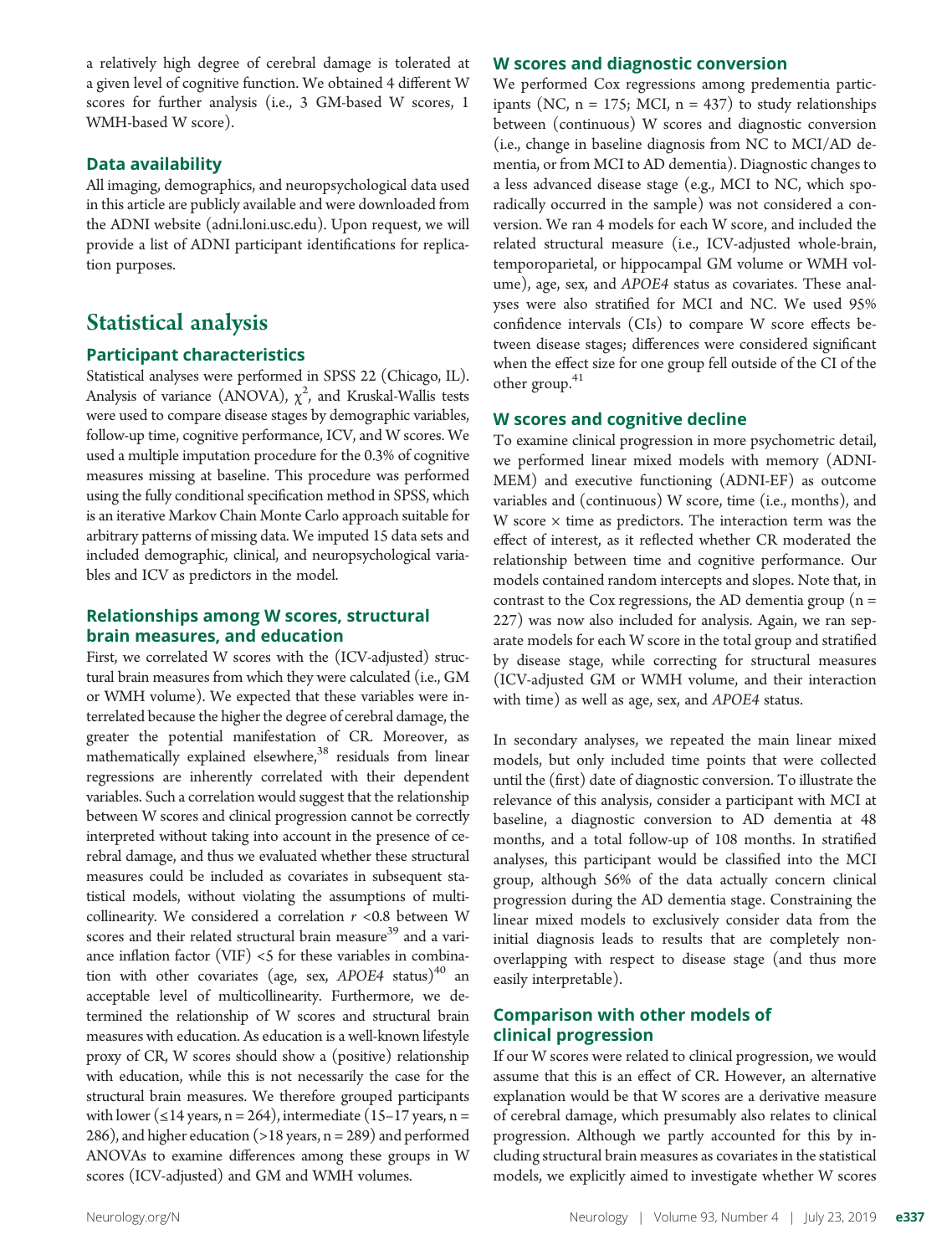added explanatory value to the prediction of clinical progression. We therefore compared our main models of clinical progression (which included both structural brain measures and W scores) to models in which W scores were not included. We used the Akaike Information Criterion  $(AIC)^{42}$  to evaluate which of the 2 models showed a better fit to the data. AIC assesses the model fit while also penalizing the number of predictors, thus favoring models with the optimal trade-off between parsimony and goodness-of-fit. A lower AIC value indicates a better model. We also assessed whether including W scores in models with a cognitive measure (ADAS-Cog 13) resulted in significant AIC improvements.

#### Sensitivity analyses

We performed additional analyses to ensure that our main findings were robust to different methodologic decisions. We recalculated the W scores in 2 ways: (1) we allowed a nonlinear relationship between cognition and cerebral damage by adding a quadratic term (i.e., ADAS-Cog  $13^2$ ), as the CR theory describes a curve that reflects a relationship between cerebral damage and clinical symptoms that is initially flat and changes exponentially; (2) we created W scores based on ADNI-MEM and ADNI-EF as cognitive measures and instead used ADAS-Cog 13 as an outcome measure of cognitive decline. These recalculated W scores were replaced with the original W scores in the Cox regressions and linear mixed models, and we assessed whether this replacement led to relevant changes.

### Results

#### Participant characteristics

Table 1 provides an overview of our Aβ-positive sample (mean age 73.9 years; median education 16 years). Demographic characteristics were similar across disease stages, except that the proportion of APOE4 positivity was higher among more advanced disease stages (NC: 45.7%, MCI: 63.2%, AD dementia:  $73.6\%)$ ,  $^{43}$  and the NC group included more female participants (58.3%) relative to MCI and AD dementia groups (42.3% and 43.6%, respectively). NC participants also had a lower ICV  $(1,482.1 \pm 145.1 \text{ cm}^3)$  compared to MCI participants  $(1,519.3 \pm 157.6 \text{ cm}^3)$ , and their GM-based hippocampal W scores (−0.27 ± 0.91) were lower than in MCI and AD dementia participants (0.07  $\pm$  1.01, 06  $\pm$ 1.00, respectively). The other W scores were comparable across disease stages. On all cognitive measures, there were significant baseline differences between disease stages in the expected direction (i.e., AD dementia < MCI < NC). Similarly, CSF biomarkers were more abnormal with increasing clinical severity (i.e., lower CSF Aβ and higher CSF p-tau and t-tau). The median follow-up was 24 months (interquartile range [IQR] 6–42) in the total sample, with a shorter duration in the AD dementia group (median 12 months, IQR 6–18) compared to the other 2 groups (median 36 months, IQR 24–48). Diagnostic conversion to MCI occurred in 21% of the NC sample, and 32% of all predementia cases showed (additional) diagnostic conversion to AD dementia.

#### Relationships among W scores, structural brain measures, and education

As expected, each W score showed a significant correlation with the structural brain measure from which it was derived (table e-1, [doi.org/10.5061/dryad.cb0qk1g\)](https://doi.org/10.5061/dryad.cb0qk1g). Assumptions of multicollinearity were not violated (i.e.,  $r < 0.8$  and VIF  $<$ 5 in all cases), thus we included the structural brain measures as covariates in the statistical models assessing the effect of W scores on clinical progression. ANOVA revealed significant differences between education groups for GM-based wholebrain ( $p = 0.043$ ) and temporoparietal W scores ( $p = 0.047$ ), such that highly educated participants showed higher W scores (i.e., greater CR) than those with lower education. The other 2 W scores and all structural brain measures did not show relationships with education (table 2). Since the association with education is an important validation step for the use of W scores as an operational measure of CR, we will only discuss results from the GM-based whole-brain and temporoparietal W scores here. However, all main statistical analyses were also performed in the GM-based hippocampal and WMH-based W scores (tables e-2–e-4, [doi.org/10.5061/](https://doi.org/10.5061/dryad.cb0qk1g) [dryad.cb0qk1g\)](https://doi.org/10.5061/dryad.cb0qk1g). For simplicity, we will refer to "whole-brain/ temporoparietal W scores" in the remaining Results sections, thus omitting the term "GM-based."

#### W scores and diagnostic conversion

Cox regressions in predementia participants ( $n = 612$ ) showed a negative association between whole-brain W scores and diagnostic conversion risk (222 conversions; whole brain: hazard ratio [HR] 0.22,  $p < 0.001$ ; temporoparietal: HR 0.25,  $p <$ 0.001), indicating that greater CR related to a lower risk. Stratified by disease stage, this finding was present in both the NC group (38 conversions; whole brain: HR 0.30,  $p = 0.038$ ; temporoparietal: HR 0.30,  $p = 0.021$ ) and the MCI group (184 conversions; whole brain: HR 0.21,  $p < 0.001$ ; temporoparietal: HR 0.25,  $p < 0.001$ ). An overview of all W score models and the effect of each individual predictor on diagnostic conversion is available (table e-2; [doi.org/10.5061/dryad.cb0qk1g](https://doi.org/10.5061/dryad.cb0qk1g)).

#### W scores and cognitive decline

Linear mixed models in the total sample  $(n = 839)$  showed that higher whole-brain W scores were related to better baseline performance on ADNI-MEM ( $β = 121.19, p < 0.001$ ) and ADNI-EF (β = 86.78,  $p$  < 0.001). Furthermore, these scores declined over time (ADNI-MEM:  $\beta$  = -1.35, p < 0.001; ADNI-EF:  $\beta = -1.28$ ,  $p < 0.001$ ). Importantly, this relationship was moderated by CR, such that participants with higher W scores (i.e., greater CR) showed an attenuated decline in ADNI-MEM (β = 0.48,  $p < 0.001$ ) and ADNI-EF (β = 0.67, p < 0.001). When stratifying by disease stage, these interaction effects for ADNI-MEM remained similar among NC (β = 0.52,  $p = 0.028$ ) and MCI participants (β = 0.43,  $p = 0.003$ ), but were inverted in the AD dementia group ( $β = -0.91, p =$ 0.002). A similar pattern was observed for ADNI-EF (NC:  $β = 0.42, p = 0.077; MCI: β = 0.59, p < 0.001; AD$  *d*ementia: $\beta = -0.77$ ,  $p = 0.081$ ), although these effects were slightly weaker and mostly nonsignificant. The results for AD dementia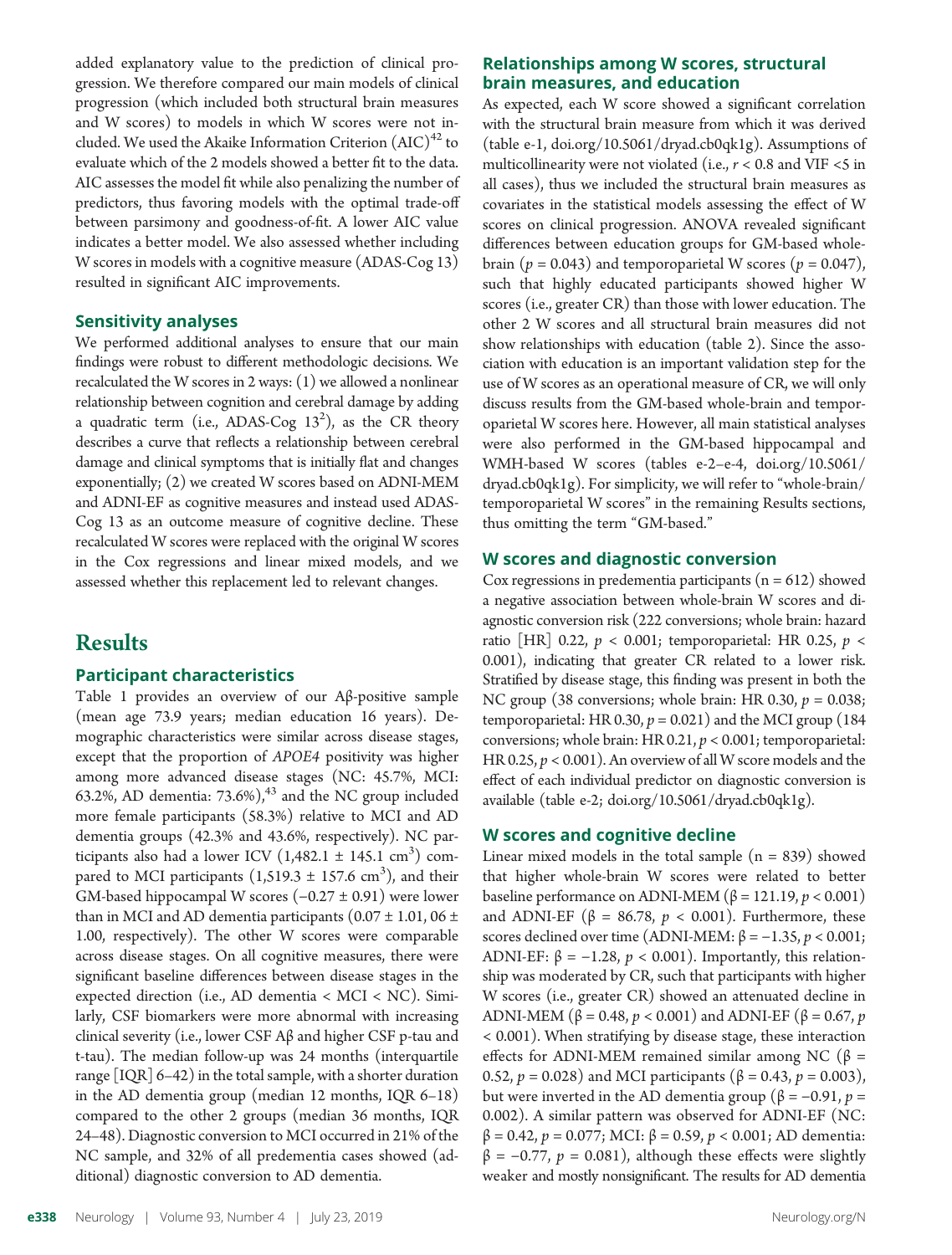|                                                                             | <b>Total</b>     | NC.                  | MCI                     | AD dementia              | p Value                  |
|-----------------------------------------------------------------------------|------------------|----------------------|-------------------------|--------------------------|--------------------------|
| N                                                                           | 839              | 175                  | 437                     | 227                      |                          |
| <b>Demographics</b>                                                         |                  |                      |                         |                          |                          |
| Age, y                                                                      | 73.9 (7.2)       | 74.6 (5.9)           |                         | 74.3 (8.1)               | 0.086                    |
| Sex, % female                                                               | 46.0             | 58.3                 | 42.3                    | 43.6                     | $0.001^{i,j}$            |
| APOE4, % positive                                                           | 62.3             | 45.7                 | 63.2                    | 73.6                     | $< 0.001$ <sup>i-k</sup> |
| Education, y <sup>a</sup>                                                   | 16.0 (14.0-18.0) | 16.0 (14.0-18.0)     | 16.0 (14.0-18.0)        | 16.0 (13.5-18.5)         | 0.051                    |
| Cognition                                                                   |                  |                      |                         |                          |                          |
| <b>MMSE</b>                                                                 | 26.7 (2.8)       | 29.1(1.1)            | 27.5(1.8)               | 23.2(2.0)                | $< 0.001$ <sup>i-k</sup> |
| ADAS-Cog 13                                                                 | 19.4 (10.2)      | 9.5(4.3)             | 17.5(6.8)               | 30.7(8.3)                | $< 0.001$ <sup>i-k</sup> |
| <b>ADNI-MEM</b>                                                             | $-0.0(0.9)$      | 1.0(0.6)<br>0.1(0.7) |                         | $-0.9(0.6)$              | $< 0.001^{i-k}$          |
| <b>ADNI-EF</b>                                                              | $-0.1(1.0)$      | 0.6(0.7)             | 0.1(0.8)                | $-0.9(0.8)$              | $< 0.001$ <sup>i-k</sup> |
| <b>Brain measures</b>                                                       |                  |                      |                         |                          |                          |
| CSF $A\beta_{42}$ , ng/L <sup>b</sup>                                       | 140.7 (29.4)     | 153.9 (31.6)         | 141.1 (29.6)            | 129.6 (21.9)             | $< 0.001$ <sup>i-k</sup> |
| CSF p-tau, ng/L <sup>b</sup>                                                | 47.0 (25.9)      | 39.3 (22.7)          | 46.8 (23.7)             | 53.7 (30.5)              | $< 0.001^{i-k}$          |
| CSF t-tau, ng/L <sup>b</sup>                                                | 107.3 (58.5)     | 76.9 (39.0)          | 107.7 (58.3)            | 131.2 (61.1)             | $< 0.001^{i-k}$          |
| ICV, $cm3$                                                                  | 1,508.6 (160.0)  | 1,482.1 (145.1)      | 1,519.3 (157.6)         | 1,508.4 (173.3)          | $0.034$ <sup>i</sup>     |
| W score (whole-brain) <sup>c</sup>                                          | 0.0(1.0)         | 0.0(1.0)             | $-0.0(1.0)$             | 0.0(1.0)                 | 0.807                    |
| W score (temporoparietal) <sup>d</sup>                                      | 0.0(1.0)         | $-0.0(0.9)$          | $-0.0(1.0)$<br>0.1(1.0) |                          | 0.475                    |
| W score (hippocampal) <sup>e</sup>                                          | 0.0(1.0)         | $-0.3(0.9)$          | 0.1(1.0)<br>0.1(1.0)    |                          | $< 0.001^{i,j}$          |
| W score (WMH) <sup>f</sup>                                                  | 0.0(1.0)         | 0.0(1.0)             | 0.0(1.0)                | $-0.0(1.1)$              | 0.893                    |
| <b>Clinical progression</b>                                                 |                  |                      |                         |                          |                          |
| Follow-up, mo <sup>a</sup>                                                  | 24.0 (6.0-42.0)  | 36.0 (24.0-48.0)     | 36.0 (24.0-48.0)        | 12.0 (6.0-18.0)          | $< 0.001^{j,k}$          |
| Conversion to MCI, n (%) <sup>g</sup>                                       | 37 (4.4)         | 37(21.1)             |                         | $\overline{\phantom{0}}$ |                          |
| Conversion to AD, n (%) <sup>h</sup><br>195 (23.2)<br>184 (42.1)<br>11(6.3) |                  |                      |                         |                          |                          |

Abbreviations: AD = Alzheimer disease; ADAS-Cog = Alzheimer's Disease Assessment Scale–cognitive subscale; ADNI = Alzheimer's Disease Neuroimaging Initiative; ADNI-EF = standardized composite score based on a clock drawing task, animal and vegetable category fluency, the Trail-making task, Digit Span Backwards from the Wechsler Memory Scale–Revised, and the digit–symbol substitution task from the Wechsler Adult Intelligence Test–Revised; ADNI-MEM = standardized composite score based on the Alzheimer's Disease Assessment Scale–cognitive subscale word list learning task, the Rey Auditory Verbal Learning Test, Logical Memory from the Wechsler Memory Scale–Revised, and the Mini-Mental State Examination recall task; GM = gray matter; ICV = intracranial volume, in mL; IQR = interquartile range; MCI = mild cognitive impairment; MMSE = Mini-Mental State Examination; NC = normal cognition; WMH = white matter hyperintensities.

Data are presented as mean (SD) unless indicated otherwise.

<sup>a</sup> Data expressed as median (IQR).

b These data were measured in CSF (available for 789 [β-amyloid and *p*-tau] and 776 [t-tau]/839 cases).<br><sup>c</sup> W score based on GM volume in a whole-brain mask.

<sup>d</sup> W score based on GM volume in a temporoparietal mask.

e W score based on GM volume in a hippocampal mask.

f W score based on WMH volume (available for 796/839 cases).

<sup>8</sup> This number includes 10 NC participants who additionally converted to AD at a later time point.

<sup>h</sup> This number includes 1 NC participant from whom an earlier conversion to MCI was not reported.

i Significant difference between NC vs MCI.

j Significant difference between NC vs AD dementia.

k Significant difference between MCI vs AD dementia.<sup>50</sup>

participants were significantly different from the other 2 groups (figure 2). Results for temporoparietal W scores were highly comparable (table 3). An overview of all W score models and the effect of each individual predictor on cognitive decline is available (tables e-3 and e-4, [doi.org/10.5061/dryad.cb0qk1g](https://doi.org/10.5061/dryad.cb0qk1g)). Finally,

repeating our main analyses using only within-disease stage time points yielded results in the same direction for both whole-brain and temporoparietal W scores. The effects for NC participants were no longer significant (table e-5, [doi.org/10.5061/dryad.](https://doi.org/10.5061/dryad.cb0qk1g) [cb0qk1g](https://doi.org/10.5061/dryad.cb0qk1g)).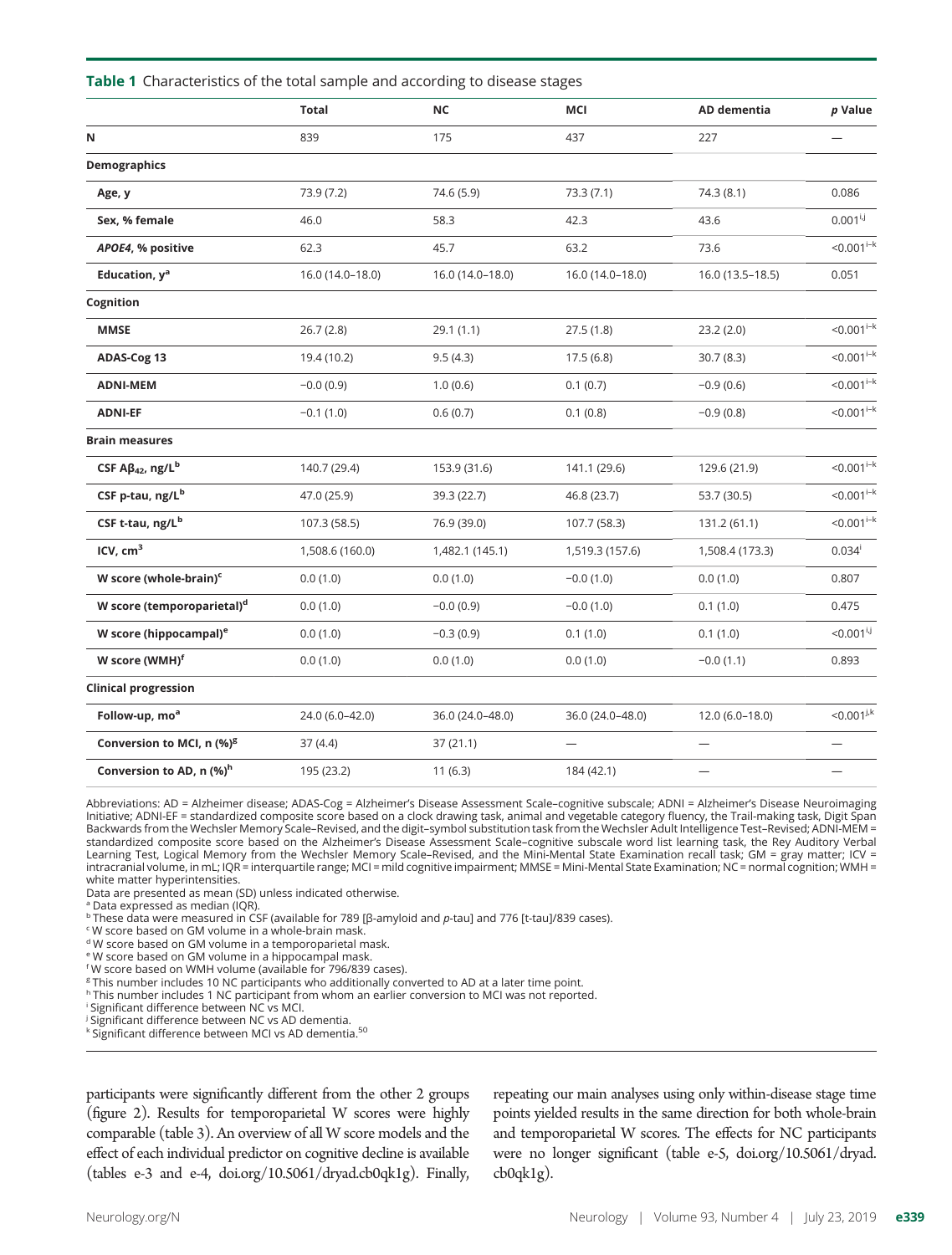#### **Table 2** Mean W scores and other predictors of clinical progression across 3 education groups

|                                        | Low education<br>(≤14 years) | Intermediate education<br>(15-17 years) | <b>High education</b><br>$(≥18 \text{ years})$ | p Value         |
|----------------------------------------|------------------------------|-----------------------------------------|------------------------------------------------|-----------------|
| W score (whole brain) <sup>a</sup>     | $-0.10(1.01)$                | $-0.02(0.96)$                           | 0.11(1.01)                                     | $0.043^e$       |
| W score (temporoparietal) <sup>b</sup> | $-0.09(1.03)$                | $-0.03(0.95)$                           | 0.11(1.00)                                     | $0.047^{\circ}$ |
| W score (hippocampal) $c$              | $-0.07(1.01)$                | $-0.03(1.00)$                           | 0.10(0.98)                                     | 0.123           |
| W score (WMH) <sup>d</sup>             | 0.06(1.03)                   | $-0.07(1.03)$                           | 0.01(0.92)                                     | 0.323           |
| <b>GM</b> volume (whole brain)         | $-0.04(0.99)$                | 0.02(0.99)                              | 0.02(1.02)                                     | 0.764           |
| <b>GM</b> volume (temporoparietal)     | $-0.05(1.01)$                | 0.02(0.99)                              | 0.02(1.00)                                     | 0.671           |
| <b>GM</b> volume (hippocampal)         | $-0.08(0.94)$                | 0.02(1.01)                              | 0.05(1.04)                                     | 0.265           |
| <b>WMH</b>                             | 0.04(1.06)                   | $-0.01(0.97)$                           | $-0.03(0.97)$                                  | 0.769           |
|                                        |                              |                                         |                                                |                 |

Abbreviations: GM = gray matter; WMH = white matter hyperintensities.

Data are based on analyses of variance comparing 3 education groups, and are presented as mean (SD).

<sup>a</sup> W score based on GM volume in a whole-brain mask.

**b W score based on GM volume in a temporoparietal mask.** 

 $\epsilon$  W score based on GM volume in a hippocampal mask.

<sup>d</sup> W score based on WMH volume (available for 796/839 cases).

<sup>e</sup> Significant difference between low and high education.

#### Comparison with other models of clinical progression

We evaluated the added explanatory value of W scores in models of clinical progression by assessing differences between models with W scores and without W scores. The models with GM volume that included W scores showed the lowest AIC values (i.e., better model fit; Cox regression:  $\Delta$  =  $-101.08$ ; linear mixed models [ADNI-MEM, ADNI-EF]:  $\Delta =$  $-889.72$ ,  $\Delta = -345.74$ ). In models with ADAS-Cog 13 (instead of GM volume) as the main predictor of clinical progression, adding W scores also yielded a lower AIC (Cox regression:  $\Delta$  = −14.20; linear mixed models [ADNI-MEM, ADNI-EF]:  $\Delta$  = -17.96,  $\Delta$  = -90.78). We found similar results for temporoparietal W scores (table 4).

#### Sensitivity analyses

W scores that were created from a model allowing a nonlinear relationship between cognition and whole-brain GM volume had similar associations with clinical progression (Cox regression: HR 0.21,  $p < 0.001$ ; linear mixed models, ADNI-MEM:  $\beta = 0.41$ ,  $p < 0.001$ ; ADNI-EF:  $\beta = 0.62$ ,  $p < 0.001$ ). Whole-brain W scores calculated based on ADNI-MEM and ADNI-EF as cognitive measures (instead of ADAS-Cog 13) showed results in the same direction for diagnostic conversion (HR 0.25,  $p < 0.001$ ) and longitudinal changes in ADAS-Cog 13 ( $\beta$  = -0.11,  $p$  < 0.001; this effect is reversed as higher scores reflect worse performance). This was also found for temporoparietal W scores (tables e-6–e-8, [doi.org/10.5061/dryad.cb0qk1g](https://doi.org/10.5061/dryad.cb0qk1g)). Likewise, the results from stratified analyses did not show relevant changes as a function of whole-brain and temporoparietal W score adjustments, except that we no longer found an exacerbating effect on clinical progression in AD dementia. The sensitivity analyses yielded largely similar results as observed in the primary analyses, although findings among the AD dementia group were not fully replicated.

## **Discussion**

In the present study we investigated how CR, defined as the degree to which an individual's observed cerebral damage was higher or lower than predicted from cognitive performance, affected clinical progression in AD. In an Aβ-positive sample of participants in different stages across the entire disease spectrum (i.e., NC, MCI, and AD dementia), we found that CR influenced diagnostic conversion risk and the rate of cognitive decline. Importantly, these effects were not uniform across disease stages. While CR was associated with attenuated clinical progression in NC and MCI participants, it related to exacerbated cognitive decline among individuals with AD dementia. A possible explanation for these findings is that every individual—regardless of CR—reaches the end stage of AD at roughly the same time or level of cerebral damage, and thus a delayed symptom onset or slower initial decline is inherently counterbalanced by a faster progression towards this end point.<sup>1</sup> Understanding these complex longitudinal associations of CR with clinical progression may improve the accuracy of individualized prognoses for patients with AD.

Although previous literature in the context of AD has not consistently shown a relationship between CR and clinical progression, $16-19$  there are several studies within early stages of AD that also reported CR-related attenuated decline or delay in symptom onset. These studies defined CR by educational level,  $4.5.7$  composite scores,  $2.6$  or a "residual approach"–based measure (comparable to our W score method). $3$  Likewise, multiple studies have previously demonstrated that after the (delayed) onset of clinical symptoms, patients with higher CR show a steeper functional decline. This was found for symptomatic individuals with higher education,  $8,10,12,15$  occupation,  $8,11$  premorbid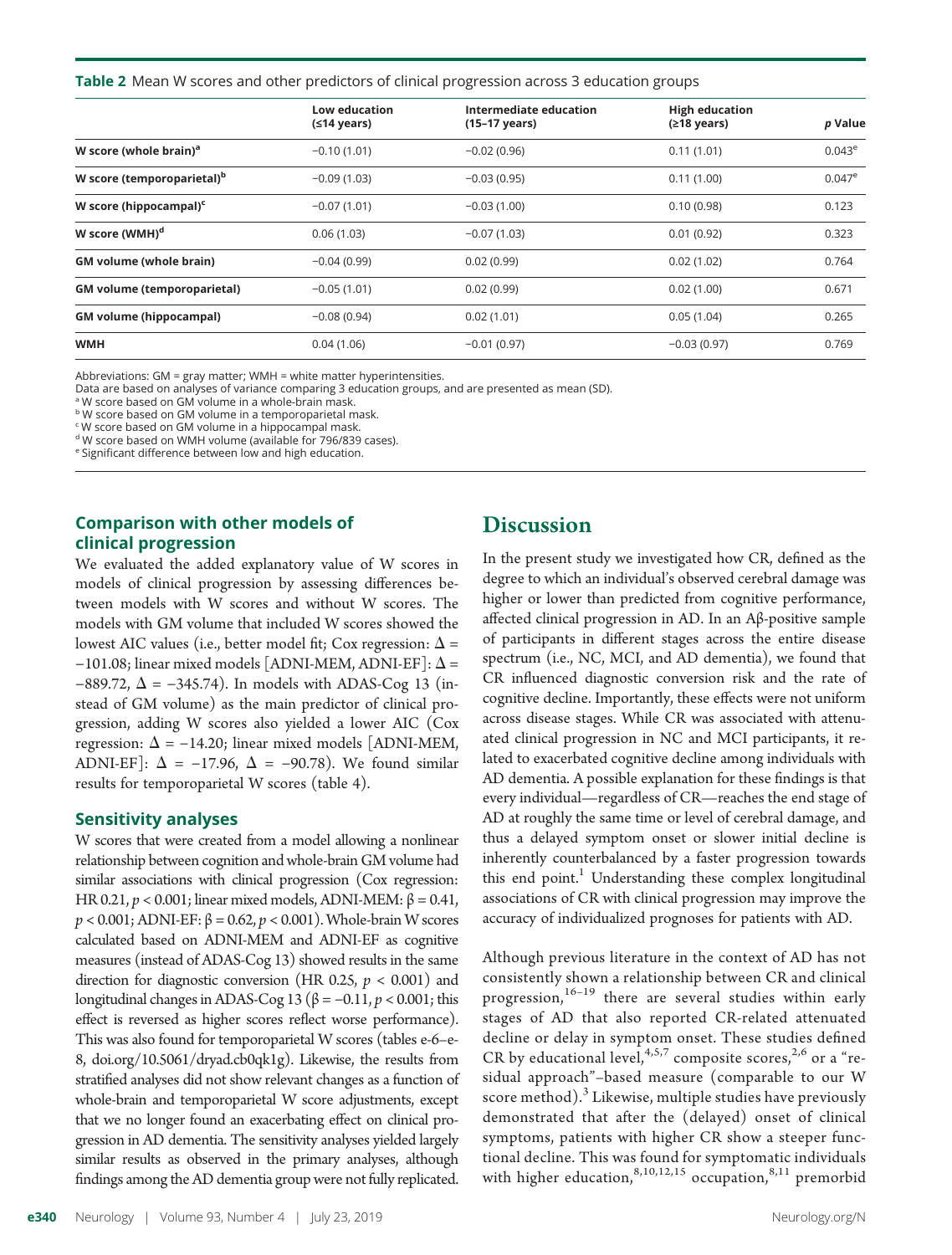



The Y-axis represents estimated marginal means. Cognitive reserve groups were created (for visualization purposes) by calculating tertiles in each disease stage—(A) normal cognition, (B) mild cognitive impairment, and (C) Alzheimer disease (AD) dementia—based on mean gray matter (GM)–based W scores in the temporoparietal mask. The lines displayed correspond to APOE4-positive men with a (disease stage-specific) average age and intracranial volumeadjusted GM volume in the temporoparietal cortex. In the linear mixed models, W scores were included as a continuous variable, and memory and executive functions composite scores were multiplied by 100. Note that the maximum follow-up time for AD dementia participants is shorter (i.e., 24 months) compared to the other 2 groups (i.e., 120 months). ADNI = Alzheimer's Disease Neuroimaging Initiative; ADNI-EF = standardized composite score based on a clock drawing task, animal and vegetable category fluency, the Trail-making task, Digit Span Backwards from the Wechsler Memory Scale–Revised, and the digit–symbol substitution task from the Wechsler Adult Intelligence Test–Revised; ADNI-MEM = standardized composite score based on the Alzheimer's Disease Assessment Scale–cognitive subscale word list learning task, the Rey Auditory Verbal Learning Test, Logical Memory from the Wechsler Memory Scale–Revised, and the Mini-Mental State Examination recall task.

reading activity,<sup>14</sup> IQ<sub>1</sub><sup>9</sup> or a combination of these CR measures.<sup>13</sup> However, while these studies generally focused on clinical progression from one particular stage of AD, we concurrently examined the longitudinal effect of CR in a broad sample of participants with NC, MCI, or AD dementia. This approach allowed us to demonstrate the paradoxical phenomenon of initial attenuation and subsequent exacerbation within a single dataset, using a uniform methodology. In addition, our study design allowed us to estimate where the CR-related inflection point in

clinical progression is located on the trajectory of AD. Our results suggest that the protective role of CR continues into the MCI stage, and that its adverse relationship with clinical progression starts around the onset of AD dementia. To our knowledge, there is one other study demonstrating the paradoxical manifestation of CR within one sample.<sup>10</sup> This study was carried out in initially healthy participants who all progressed to (AD or non-AD) dementia. The authors were interested in the onset of accelerated cognitive decline, which preceded the diagnosis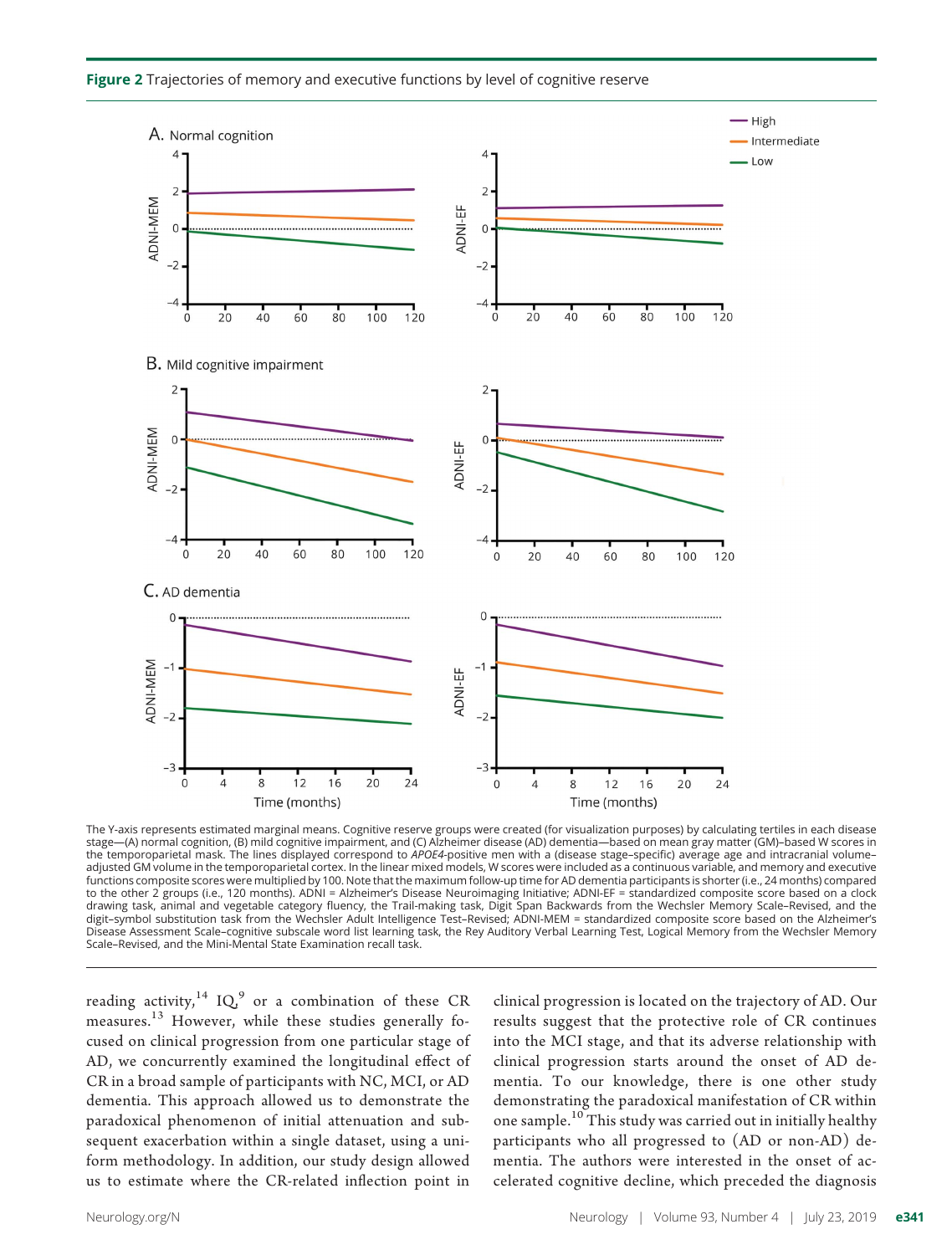|                                                      | <b>Total</b> |                    | <b>NC</b>            | MCI     |                    |                      |         |                    | AD dementia          |         |                    |                      |
|------------------------------------------------------|--------------|--------------------|----------------------|---------|--------------------|----------------------|---------|--------------------|----------------------|---------|--------------------|----------------------|
|                                                      | β            | <b>CI</b>          | p Value              | ß       | <b>CI</b>          | p Value              | β       | <b>CI</b>          | p Value              | ß       | <b>CI</b>          | p Value              |
| ADNI-MEM                                             |              |                    |                      |         |                    |                      |         |                    |                      |         |                    |                      |
| <b>Time</b>                                          | $-1.37$      | $-1.49$ to $-1.24$ | < 0.001 <sup>b</sup> | $-0.65$ | $-0.98$ to $-0.31$ | < 0.001 <sup>b</sup> | $-1.55$ | $-1.71$ to $-1.39$ | < 0.001 <sup>b</sup> | $-2.45$ | $-2.95$ to $-1.94$ | < 0.001 <sup>b</sup> |
| W score (temporoparietal) <sup>a</sup>               | 108.65       | 103.36 to 113.95   | < 0.001 <sup>b</sup> | 98.50   | 76.78 to 120.21    | < 0.001 <sup>b</sup> | 101.07  | 92.45 to 109.69    | < 0.001 <sup>b</sup> | 76.95   | 67.17 to 86.73     | < 0.001 <sup>b</sup> |
| Time $\times$ W score (temporoparietal) <sup>a</sup> | 0.45         | 0.25 to 0.66       | < 0.001 <sup>b</sup> | 0.48    | $-0.00$ to 0.97    | 0.052                | 0.43    | 0.15 to 0.71       | 0.003 <sup>b</sup>   | $-0.80$ | $-1.38$ to $-0.23$ | 0.007 <sup>b</sup>   |
| <b>ADNI-EF</b>                                       |              |                    |                      |         |                    |                      |         |                    |                      |         |                    |                      |
| Time                                                 | $-1.31$      | $-1.46$ to $-1.17$ | $< 0.001^{\circ}$    | $-0.54$ | $-0.88$ to $-0.20$ | 0.002 <sup>b</sup>   | $-1.37$ | $-1.56$ to $-1.19$ | < 0.001 <sup>b</sup> | $-2.90$ | $-3.63$ to $-2.17$ | < 0.001 <sup>b</sup> |
| W score (temporoparietal) <sup>a</sup>               | 74.23        | 66.21 to 82.24     | < 0.001 <sup>b</sup> | 51.15   | 23.61 to 78.70     | $<$ 0.001 $^{\rm b}$ | 52.14   | 38.75 to 65.53     | < 0.001 <sup>b</sup> | 65.72   | 47.81 to 83.64     | < 0.001 <sup>b</sup> |
| Time × W score (temporoparietal) <sup>a</sup>        | 0.72         | 0.48 to 0.95       | < 0.001 <sup>b</sup> | 0.40    | $-0.10$ to $0.90$  | 0.115                | 0.70    | 0.39 to 1.01       | < 0.001 <sup>b</sup> | $-0.74$ | $-1.60$ to 0.12    | 0.092                |

**Table 3** Relationship of W scores with cognitive decline in the total sample and according to disease stage

Abbreviations: AD = Alzheimer disease; ADNI = Alzheimer's Disease Neuroimaging Initiative; ADNI-EF = standardized composite score based on a clock drawing task, animal and vegetable category fluency, the Trail-making task, Digit Span Backwards from the Wechsler Memory Scale–Revised, and the digit–symbol substitution task from the Wechsler Adult Intelligence Test–Revised; ADNI-MEM = standardized composite score based on the Alzheimer's<br>Diseas confidence interval; GM <sup>=</sup> gray matter; NC <sup>=</sup> normal cognition; MCI <sup>=</sup> mild cognitive impairment.

Regression coefficients are unstandardized. Apart from the predictors listed above, these models included age, sex, APOE4 status, and GM volume (temporoparietal), as well as its interaction with time (see table e-2, doi.or [5061/dryad.cb0qk1g,](https://doi.org/10.5061/dryad.cb0qk1g) for an overview of all predictors). We multiplied ADNI-MEM and ADNI-EF scores by 100 to facilitate the interpretation and presentation of the results.

<sup>a</sup> W score based on GM volume in a temporoparietal mask.

**b** Significant effect.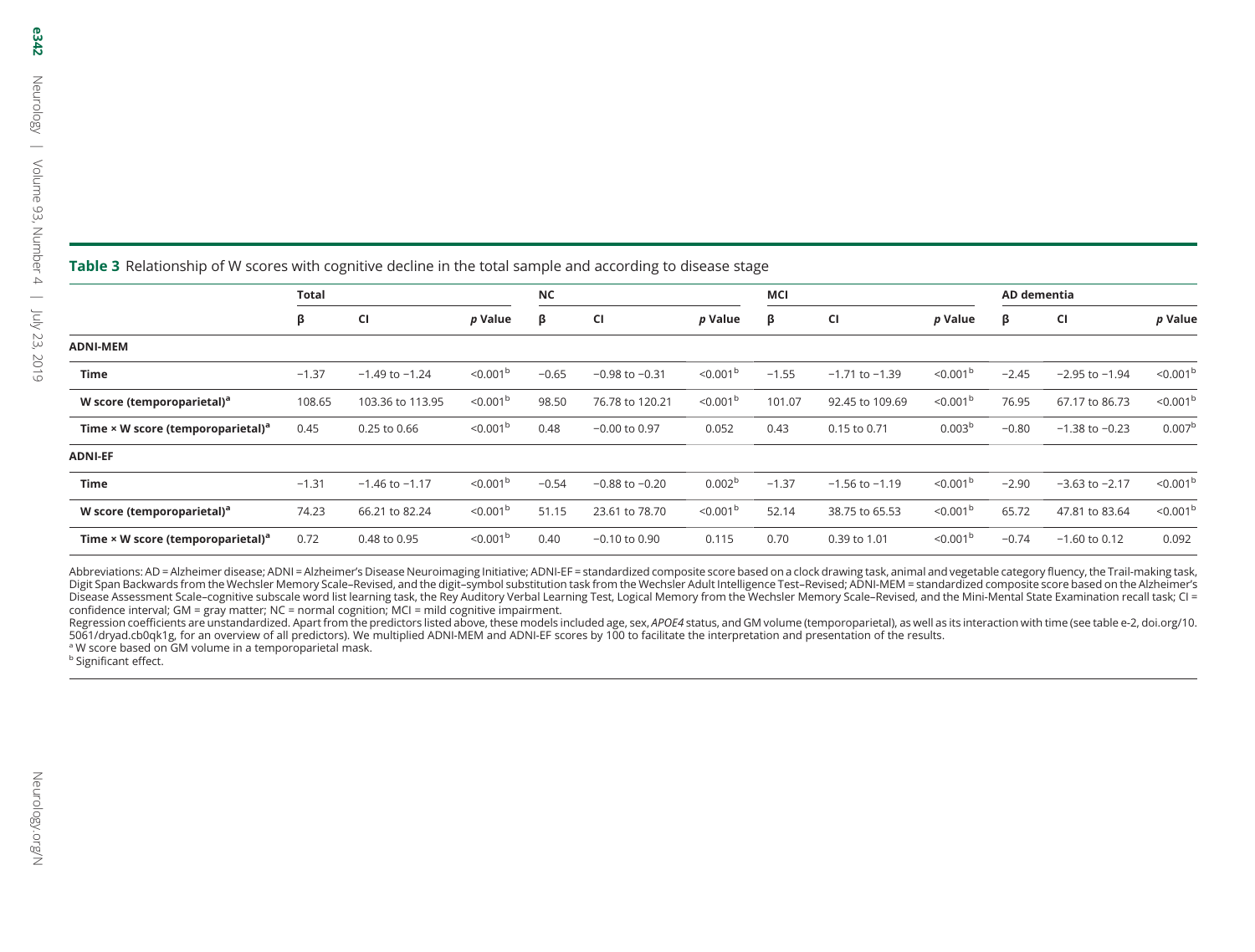#### Table 4 Information criteria for models with W scores and other predictors of clinical progression

|                                        |                         |          | <b>Linear mixed models</b> |           |                        |           |
|----------------------------------------|-------------------------|----------|----------------------------|-----------|------------------------|-----------|
|                                        | Cox regression          |          | <b>ADNI-MEM</b>            |           | <b>ADNI-EF</b>         |           |
| Model                                  | <b>AIC</b>              | Δ        | <b>AIC</b>                 | Δ         | <b>AIC</b>             | Δ         |
| <b>GM</b> volume (temporoparietal)     |                         |          |                            |           |                        |           |
| Without W score <sup>a</sup>           | 2.488.26                |          | 40,106.42                  |           | 40,712.30              |           |
| W score (temporoparietal) <sup>b</sup> | $2,391.35^d$            | $-96.91$ | 39,192.15 <sup>d</sup>     | $-914.27$ | 40,380.06 <sup>d</sup> | $-332.24$ |
| ADAS-Cog 13                            |                         |          |                            |           |                        |           |
| Without W score <sup>c</sup>           | 2,414.98                |          | 39,093.75                  |           | 40.439.19              |           |
| W score (temporoparietal) <sup>b</sup> | $2,391.71$ <sup>d</sup> | $-23.27$ | 39,061.23 <sup>d</sup>     | $-32.52$  | 40,332.57 <sup>d</sup> | $-106.62$ |

Abbreviations: ADAS-Cog = Alzheimer's Disease Assessment Scale–cognitive subscale; ADNI = Alzheimer's Disease Neuroimaging Initiative; ADNI-EF = standardized composite score based on a clock drawing task, animal and vegetable category fluency, the Trail-making task, Digit Span Backwards from the<br>Wechsler Memory Scale–Revised, and the digit–symbol substitution task composite score based on the Alzheimer's Disease Assessment Scale–cognitive subscale word list learning task, the Rey Auditory Verbal Learning Test, Logical Memory from the Wechsler Memory Scale–Revised, and the Mini-Mental State Examination recall task; AIC = Akaike Information Criterion; GM = gray matter. All models were corrected for age, sex, and APOE4 status. We multiplied ADNI-MEM and ADNI-EF scores by 100 to facilitate the interpretation and presentation of the results.

<sup>a</sup> This model included GM volume (temporoparietal), time, and their interaction.<br><sup>b</sup> This model additionally included W score (temporoparietal) and its interaction with time.

<sup>c</sup> This model included ADAS-Cog 13, time, and their interaction.

d Lowest value (indicating better model fit).

of dementia in all participants. Results showed that higher CR, as defined by years of education, related to a shorter time period between the onset of accelerated decline and the dementia diagnosis. These results were interpreted as follows: individuals with higher CR remained in phases of gradual cognitive decline for longer (i.e., presumably reflecting NC and MCI), but the transition between (late) MCI and dementia was relatively steep. Similar to our findings, the authors thus demonstrated that the inflection from attenuation to exacerbation took place around (or just prior to) the onset of dementia.

Strengths of this study include our neuroimaging method to capture CR.<sup>23</sup> W scores are not based on lifestyle proxies, but derived from more direct measures that constitute the core of the concept (i.e., cognition and cerebral damage). Moreover, although CR is often conceptualized as a brain quality that an individual has gradually developed and carried since adulthood, our W scores only reflect an individual's current degree of CR, based on how well cerebral damage is tolerated at the present level of cognitive function. This is important, as CR presumably changes over time either due to alterations in lifestyle (e.g., decreases/increases in physical activity) or as a direct consequence of disease progression. While W scores may capture these changes, they could be missed when less dynamic CR measures are used, such as education. That is, once education is completed, this lifestyle proxy remains the same, regardless of midlife and late life exposures. Another advantage of our study is the fact that AD was established through both clinical consensus and the evaluation of PET or CSF biomarkers.

Our study has several limitations. First, there was a relatively short follow-up duration for participants with AD dementia testing is more challenging at clinically advanced stages. As cognitive changes may be harder to capture over shorter follow-up durations, this could have caused a bias towards the detection of CR effects in participants who were less affected. Second, the sample sizes in our stratified analyses were unequal, resulting in lower thresholds for significance in MCI (n = 437) vs AD dementia (n = 227) or NC (n = 175). In our interpretation of the results, we therefore also considered effect sizes, which are not affected by sample size. Third, although we ensured that our entire sample was Aβ-positive, this was based on PET imaging for some individuals, and on CSF measures for others. While high concordance between these 2 approaches has been demonstrated, $44$  other data suggest that they cannot be used interchangeably. $45,46$ Fourth, as expected, our W scores were collinear with the structural brain measures from which they were derived. On a group level, individuals with higher W scores (i.e., greater CR) thus had more cerebral damage. To assess the unique association of CR with clinical progression, we therefore adjusted the statistical models for the level of cerebral damage at baseline. Although the assumptions for multicollinearity were not violated, interdependence of predictors generally affects the accuracy of the estimation of coefficients in multivariate models to at least some degree.<sup>39</sup> However, even despite the presumed inflation of CIs and standard errors, the effects for W scores still reached significance, which is likely related to our large sample size (i.e., >800 participants).

(median 12 months), possibly because repeated cognitive

A more general limitation inherent to the W score method is that its ability to capture CR is a direct consequence of the measures included in the underlying model. If the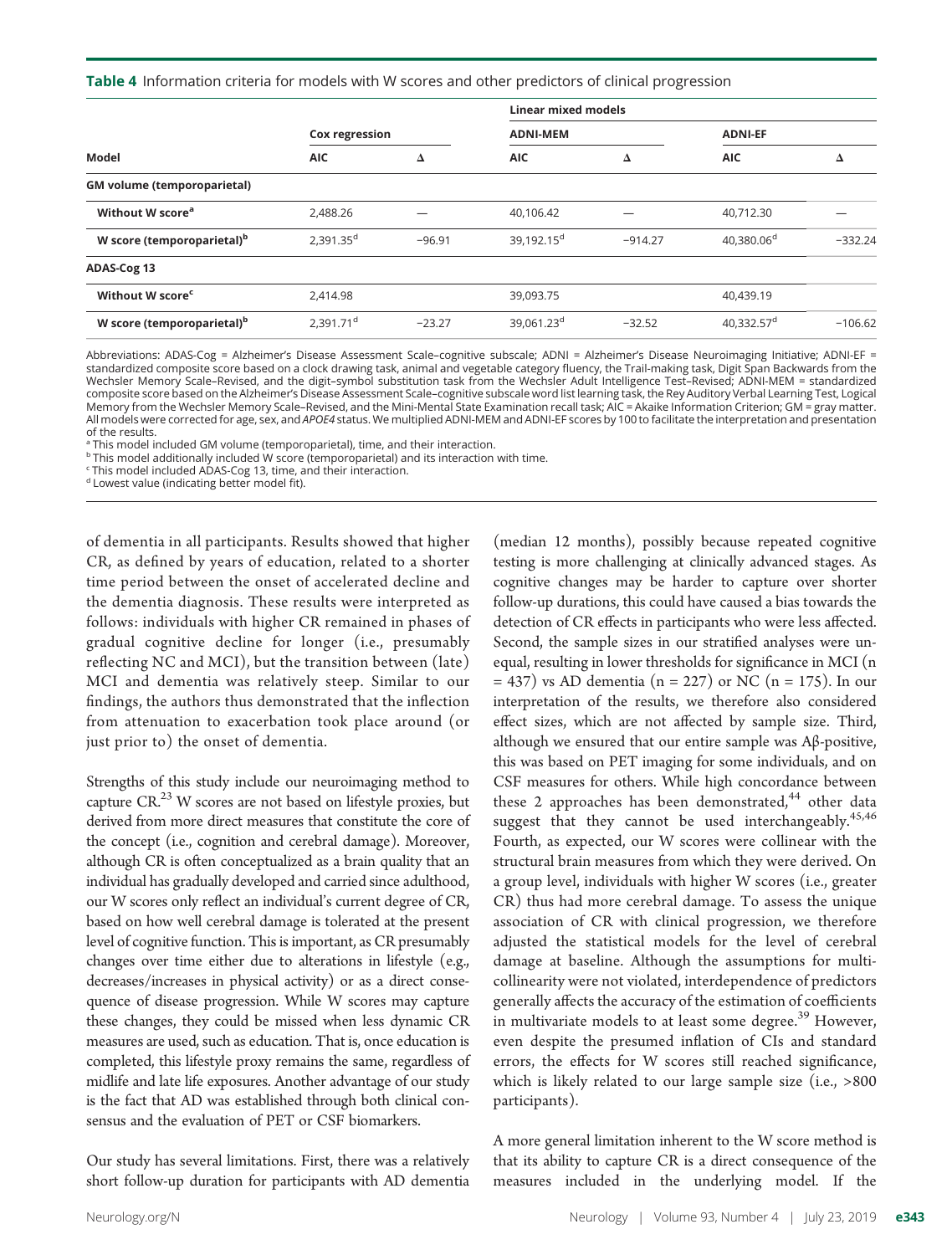neuroimaging or cognitive measures do not adequately reflect AD-related changes, then the resulting W scores become less accurate. As an example, we used different GM and WMH volumes to quantify cerebral damage, but only 2 of them (i.e., whole brain and temporoparietal GM volume) yielded W scores that related to education. We argue that hippocampal GM-based and WMH-based W scores were less valid measures of CR, likely because the structural measures in these underlying models did not optimally reflect cerebral damage across the AD spectrum. In fact, adjusted for covariates, ADAS-Cog 13 showed no correlation with WMH volume ( $r = 0.00$ ,  $p = 0.983$ ) in our total sample, and while such a correlation did exist with hippocampal GM volume ( $r = −0.56$ ,  $p < 0.001$ ), it was considerably lower for participants with AD dementia ( $r = -0.33$ ,  $p < 0.001$ ). This suggests that hippocampal GM volume reaches a plateau in advanced clinical stages and thus has a more restricted dynamic range than whole-brain or temporoparietal GM volume. On a related note, the ADAS-Cog 13 (which was used as a cognitive measure to calculate W scores) covers multiple cognitive domains, but executive functions are underrepresented.<sup>47</sup> Participants with executive dysfunction may therefore have received ADAS-Cog 13 scores that underestimated their true level of cognitive impairment. This could have led to less accurate W scores, which could in turn explain why the results for ADNI-EF were generally weaker compared to ADNI-MEM. Although our neuroimaging measure thus contains some variance of no interest, the nature of our results and their compatibility with the theoretical model nevertheless suggest that the (GM-based whole-brain and temporoparietal) W scores truly reflected CR.

Gaining a better understanding of how trajectories of clinical progression differ as a function of CR has both scientific and clinical value. Our findings help to clarify inconsistencies in the existing literature, and may further contribute to the conceptualization of  $CR<sup>1</sup>$  These scientific steps are ultimately important for the development of nonpharmacologic strategies to delay the onset of clinical AD by enhancing CR. Increased awareness of associations between CR and clinical progression also has implications for clinical trials. Matching patients based on their level of CR may improve the ability to identify intervention effects on clinical progression. Without adequately controlling for initial differences between treatment groups in CR, both false-positive and -negative results can arise (i.e., an apparent effect of treatment that is truly related to CR, or a true effect that is masked due to CR). Moreover, CR could act as a moderator between the intervention and clinical outcome, such that individuals with low CR benefit more (or less) than those with high CR. Finally, taking CR into account in a clinical setting may facilitate prognostic accuracy for individual patients. As evidenced by the increasing interest in biomarker-based prognostic tools for clinicians,<sup>48,49</sup> a neuroimaging approach such as the W score method—especially when CR is estimated from readily available markers (e.g.,

medial temporal lobe atrophy and MMSE scores)—could be instrumental in this process.

#### Study funding

Research of VUMC Alzheimer Center is part of the Neurodegeneration program of Amsterdam Neuroscience. The VUMC Alzheimer Center is supported by Alzheimer Nederland, Het Genootschap, and Stichting VUMC funds. W.M. van der Flier holds the Pasman chair. F. Barkhof is supported by the NIHR UCLH biomedical research center. This research was funded by DELA and the Internationale Stichting Alzheimer Onderzoek (ISAO) (to R.O.).

#### Acknowledgment

Data collection and sharing for this project was funded by the Alzheimer's Disease Neuroimaging Initiative (ADNI) (National Institutes of Health Grant U01 AG024904) and DOD ADNI (Department of Defense award number W81XWH-12-2-0012). ADNI is funded by the National Institute on Aging, the National Institute of Biomedical Imaging and Bioengineering, and through generous contributions from the following: AbbVie, Alzheimer's Association; Alzheimer's Drug Discovery Foundation; Araclon Biotech; BioClinica, Inc.; Biogen; Bristol-Myers Squibb Company; CereSpir, Inc.; Cogstate; Eisai Inc.; Elan Pharmaceuticals, Inc.; Eli Lilly and Company; EuroImmun; F. Hoffmann-La Roche Ltd and its affiliated company Genentech, Inc.; Fujirebio; GE Healthcare; IXICO Ltd.;Janssen Alzheimer Immunotherapy Research & Development, LLC.; Johnson & Johnson Pharmaceutical Research & Development LLC.; Lumosity; Lundbeck; Merck & Co., Inc.;Meso Scale Diagnostics, LLC.; NeuroRx Research; Neurotrack Technologies; Novartis Pharmaceuticals Corporation; Pfizer Inc.; Piramal Imaging; Servier; Takeda Pharmaceutical Company; and Transition Therapeutics. The Canadian Institutes of Health Research is providing funds to support ADNI clinical sites in Canada. Private sector contributions are facilitated by the Foundation for the National Institutes of Health. The grantee organization is the Northern California Institute for Research and Education, and the study is coordinated by the Alzheimer's Therapeutic Research Institute at the University of Southern California. ADNI data are disseminated by the Laboratory for Neuro Imaging at the University of Southern California.

#### **Disclosure**

A.C. van Loenhoud, W.M. van der Flier, A.M. Wink, E. Dicks, C. Groot, and J. Twisk report no disclosures relevant to the manuscript. F. Barkhof is supported by the NIHR UCLH biomedical research center. P. Scheltens and R. Ossenkoppele report no disclosures relevant to the manuscript. Go to [Neurology.org/N](https://n.neurology.org/lookup/doi/10.1212/WNL.0000000000007821) for full disclosures.

#### Publication history

Received by Neurology October 19, 2018. Accepted in final form March 8, 2019.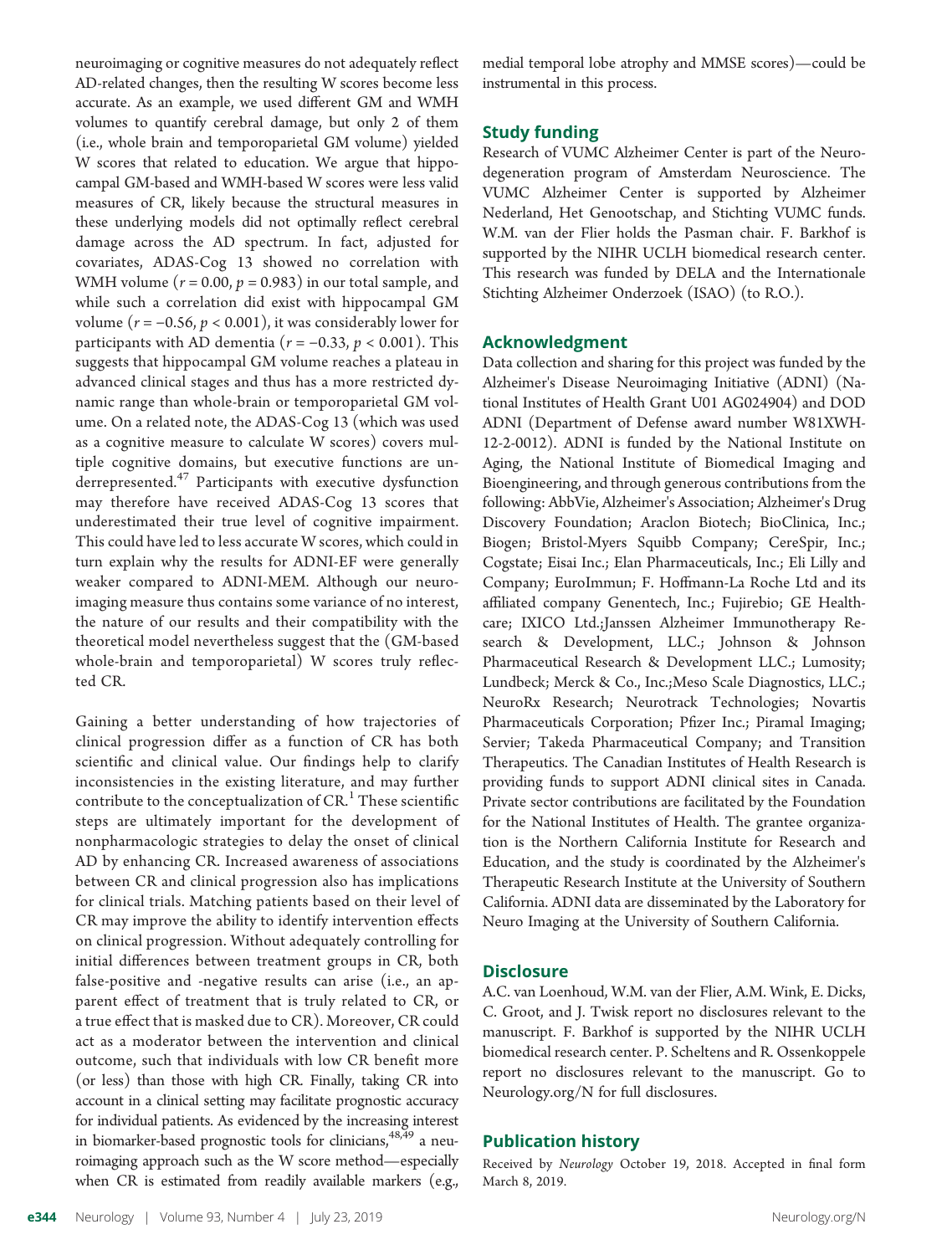| $\bf{F}$                                                                                              |                                                                                           |        |                                                                                                                    |  |  |  |
|-------------------------------------------------------------------------------------------------------|-------------------------------------------------------------------------------------------|--------|--------------------------------------------------------------------------------------------------------------------|--|--|--|
| Name                                                                                                  | Location                                                                                  | Role   | Contribution                                                                                                       |  |  |  |
| Anna<br>Catharina van<br>Loenhoud                                                                     | Vrije Universiteit<br>Amsterdam,<br>Amsterdam UMC                                         | Author | Designed and<br>conceptualized<br>study, analyzed and<br>interpreted the data,<br>drafted the<br>manuscript        |  |  |  |
| Wiesje Maria<br>van der Flier                                                                         | Vrije Universiteit<br>Amsterdam,<br>Amsterdam UMC                                         | Author | Interpreted the data,<br>revised the<br>manuscript                                                                 |  |  |  |
| Alle Meije<br>Wink                                                                                    | Author<br>Vrije Universiteit<br>Amsterdam,<br>Amsterdam UMC                               |        | Wrote the<br>automated script to<br>calculate W scores,<br>revised the<br>manuscript                               |  |  |  |
| <b>Ellen Dicks</b>                                                                                    | Vrije Universiteit<br>Amsterdam,<br>Amsterdam UMC                                         | Author | Collected and<br>processed MRI<br>images, revised the<br>manuscript                                                |  |  |  |
| <b>Colin Groot</b>                                                                                    | Vrije Universiteit<br>Amsterdam,<br>Amsterdam UMC                                         | Author | Revised the<br>manuscript                                                                                          |  |  |  |
| Jos Twisk                                                                                             | Vrije Universiteit<br>Amsterdam,<br>Amsterdam UMC                                         | Author | Interpreted the data,<br>had a consulting role<br>during data analysis,<br>revised the<br>manuscript               |  |  |  |
| <b>Frederik</b><br><b>Barkhof</b>                                                                     | Vrije Universiteit<br>Amsterdam.<br>Amsterdam UMC<br>University College<br>London, London | Author | Revised the<br>manuscript                                                                                          |  |  |  |
| Philip<br>Scheltens                                                                                   | <b>VU University</b><br>Medical Center,<br>Amsterdam                                      | Author | Revised the<br>manuscript                                                                                          |  |  |  |
| Rik<br><b>VU University</b><br>Ossenkoppele<br>Medical Center,<br>Amsterdam, Lund<br>University, Lund |                                                                                           | Author | Design and<br>conceptualized<br>study, interpreted<br>the data, revised the<br>manuscript,<br>supervised the study |  |  |  |

#### References

Annendix Authors

- 1. Stern Y. Cognitive reserve in ageing and Alzheimer's disease. Lancet Neurol 2012;11: 1006–1012.
- 2. Pettigrew C, Soldan A, Zhu Y, Wang T, Miller M, Albert M. Cognitive reserve and cortical thickness in preclinical Alzheimer's disease. Brain Imaging Behav 2017;11: 357–367.
- 3. Reed BR, Mungas D, Farias ST, et al. Measuring cognitive reserve based on the decomposition of episodic memory variance. Brain 2010;133:2196–2209.
- 4. Robitaille A, van den Hout A, Machado RJM, et al. Transitions across cognitive states and death among older adults in relation to education: a multistate survival model using data from six longitudinal studies. Alzheimers Dement 2018;14:462–472.
- 5. Roe CM, Fagan AM, Grant EA, et al. Cerebrospinal fluid biomarkers, education, brain volume, and future cognition. Arch Neurol 2011;68:1145–1151.
- 6. Soldan A, Pettigrew C, Li S, et al. Relationship of cognitive reserve and cerebrospinal fluid biomarkers to the emergence of clinical symptoms in preclinical Alzheimer's disease. Neurobiol Aging 2013;34:2827–2834.
- Qiu C, Bäckman L, Winblad B, Agüero-Torres L. The influence of education on clinically diagnosed dementia incidence and mortality data from the Kungsholmen project. Arch Neurol 2001;58:2034–2039.
- 8. Andel R, Vigen C, Mack WJ, Clark M. The effect of education and occupational complexity on rate of cognitive decline in Alzheimer's patients. J Int Neuropsychol Soc 2006;12:147–152.
- 9. Bracco L, Piccini C, Baccini M, et al. Pattern and progression of cognitive decline in Alzheimer's disease: role of premorbid intelligence and ApoE genotype. Dement Geriatr Cogn Disord 2007;24:483–491.
- 10. Hall CB, Derby C, LeValley A, Katz J, Lipton RB. Education delays accelerated decline on a memory test in persons who develop dementia. Neurology 2007;69:1657–1664.
- 11. Myung W, Lee C, Park JH, et al. Occupational attainment as risk factor for progression from mild cognitive impairment to Alzheimer's disease: a CREDOS study. J Alzheimers Dis 2017;55:283–292.
- 12. Scarmeas N, Albert SM, Manly JJ, Stern Y. Education and rates of cognitive decline in incident Alzheimer's disease. J Neurol Neurosurg Psychiatry 2006;77:308–316.
- 13. Soldan A, Pettigrew C, Cai Q, et al. Cognitive reserve and long-term change in cognition in aging and preclinical Alzheimer's disease. Neurobiol Aging 2017;60: 164–172.
- 14. Wilson RS, Bennett DA, Gilley DW, Beckett LL, Evans DA. Premorbid reading activity and patterns of cognitive decline in Alzheimer disease. Arch Neurol 2000;57: 1718–1723.
- Yoon B, Shim YS, Park HK, Park SH, Yang DW. Predictive factors for disease progression in patients with early-onset Alzheimer's disease. J Alzheimers Dis 2016; 49:85–91.
- 16. Cadar D, Stephan BCM, Jagger C, et al. Is education a demographic dividend? The role of cognitive reserve in dementia-related cognitive decline: a comparison of six longitudinal studies of ageing. Lancet 2015;386:25.
- 17. Reijs BLR, Vos SJB, Soininen H, et al. Association between later life lifestyle factors and Alzheimer's disease biomarkers in non-demented individuals: a longitudinal descriptive cohort study. J Alzheimers Dis 2017;60:1387–1395.
- 18. Tucker-Drob EM, Johnson KE, Jones RN. The cognitive reserve hypothesis: a longitudinal examination of age-associated declines in reasoning and processing speed. Dev Psychol 2009;45:431–446.
- 19. Singh-Manoux A, Marmot MG, Glymour M, et al. Does cognitive reserve shape cognitive decline? Ann Neurol 2011;70:296–304.
- 20. Arenaza-Urquijo EM, Wirth M, Chételat G. Cognitive reserve and lifestyle: moving towards preclinical Alzheimer's disease. Front Aging Neurosci 2015;7:134.
- 21. Ikanga J, Hill EM, MacDonald DA. The conceptualization and measurement of cognitive reserve using common proxy indicators: testing some tenable reflective and formative models. J Clin Exp Neuropsychol 2017;39:72–83.
- 22. Jones RN, Manly J, Glymour MM, Rentz AL, Stern Y. Conceptual and measurement challenges in research on cognitive reserve. J Int Neuropsychol Soc 2011; 17: 593–601.
- 23. van Loenhoud AC, Wink AM, Groot C, et al. A neuroimaging approach to capture cognitive reserve: application to Alzheimer's disease. Hum Brain Mapp 2017; 38: 4703–4715.
- 24. Weiner MW, Veitch DP. Introduction to special issue: overview of Alzheimer's Disease Neuroimaging Initiative. Alzheimers Dement 2015;11:730–733.
- 25. Jagust WJ, Bandy D, Chen K, et al. The ADNI PET core. Alzheimers Dement 2010;6: 221–229.
- 26. Jagust WJ, Landau SM, Koeppe RA, et al. The ADNI PET core: 2015. Alzheimers Dement 2015;11:757–771.
- 27. Shaw LM, Vanderstichele H, Knapik-Czajka M, et al. Cerebrospinal fluid biomarker signature in Alzheimer's disease neuroimaging initiative subjects. Ann Neurol 2009; 65:403–413.
- 28. Jack CR Jr, Bernstein MA, Fox NC, et al. The Alzheimer's Disease Neuroimaging Initiative (ADNI): MRI methods. J Magn Reson Imaging 2008;27:685–691.
- 29. Schwarz C, Fletcher E, DeCarli C, Carmichael O. Fully-automated white matter hyperintensity detection with anatomical prior knowledge and without FLAIR. Inf Process Med Imaging 2009;21:239–251.
- 30. DeCarli C, Fletcher E, Ramey V, Harvey D, Jagust WJ. Anatomical mapping of white matter hyperintensities (WMH): exploring the relationships between periventricular WMH, deep WMH, and total WMH burden. Stroke 2005;36:50–55.
- 31. Whitwell JL, Jack CR Jr, Przybelski SA, et al. Temporoparietal atrophy: a marker of AD pathology independent of clinical diagnosis. Neurobiol Aging 2011;32: 1531–1541.
- 32. Jack CR, Petersen RC, Xu YC, et al. Medial temporal atrophy on MRI in normal aging and very mild Alzheimer's disease. Neurology 1997;49:786–794.
- 33. Mohs RC, Knopman D, Petersen RC, et al. Development of cognitive instruments for use in clinical trials of antidementia drugs: additions to the Alzheimer's Disease Assessment Scale that broaden its scope: The Alzheimer's Disease Cooperative Study. Alzheimer Dis Assoc Disord 1997;11:13–21.
- 34. Crane PK, Carle A, Gibbons LE, et al. Development and assessment of a composite score for memory in the Alzheimer's Disease Neuroimaging Initiative (ADNI). Brain Imaging Behav 2012;6:502–516.
- 35. Gibbons LE, Carle AC, Mackin RS, et al. A composite score for executive functioning, validated in Alzheimer's Disease Neuroimaging Initiative (ADNI) participants with baseline mild cognitive impairment. Brain Imaging Behav 2012;6:517–527.
- La Joie R, Perrotin A, Barre L, et al. Region-specific hierarchy between atrophy, hypometabolism, and beta-amyloid (Abeta) load in Alzheimer's disease dementia. J Neurosci 2012;32:16265–16273.
- 37. Ossenkoppele R, Pijnenburg YAL, Perry DC, et al. The behavioural/dysexecutive variant of Alzheimer's disease: clinical, neuroimaging and pathological features. Brain 2015;138:2732–2749.
- 38. Habeck C, Razlighi Q, Gazes Y, Barulli J, Stern Y. Cognitive reserve and brain maintenance: orthogonal concepts in theory and practice. Cereb Cortex 2017;27: 3962–3969.
- 39. Berry WD, Feldman S. Multiple Regression in Practice (Quantitative Applications in the Social Sciences). Thousand Oaks: SAGE Publications; 1985.
- 40. Akinwande MO, Dikko G, Samson A. Variance inflation factor: as a condition for the inclusion of suppressor variable(s) in regression analysis. Open J Stat 2015;5: 754–767.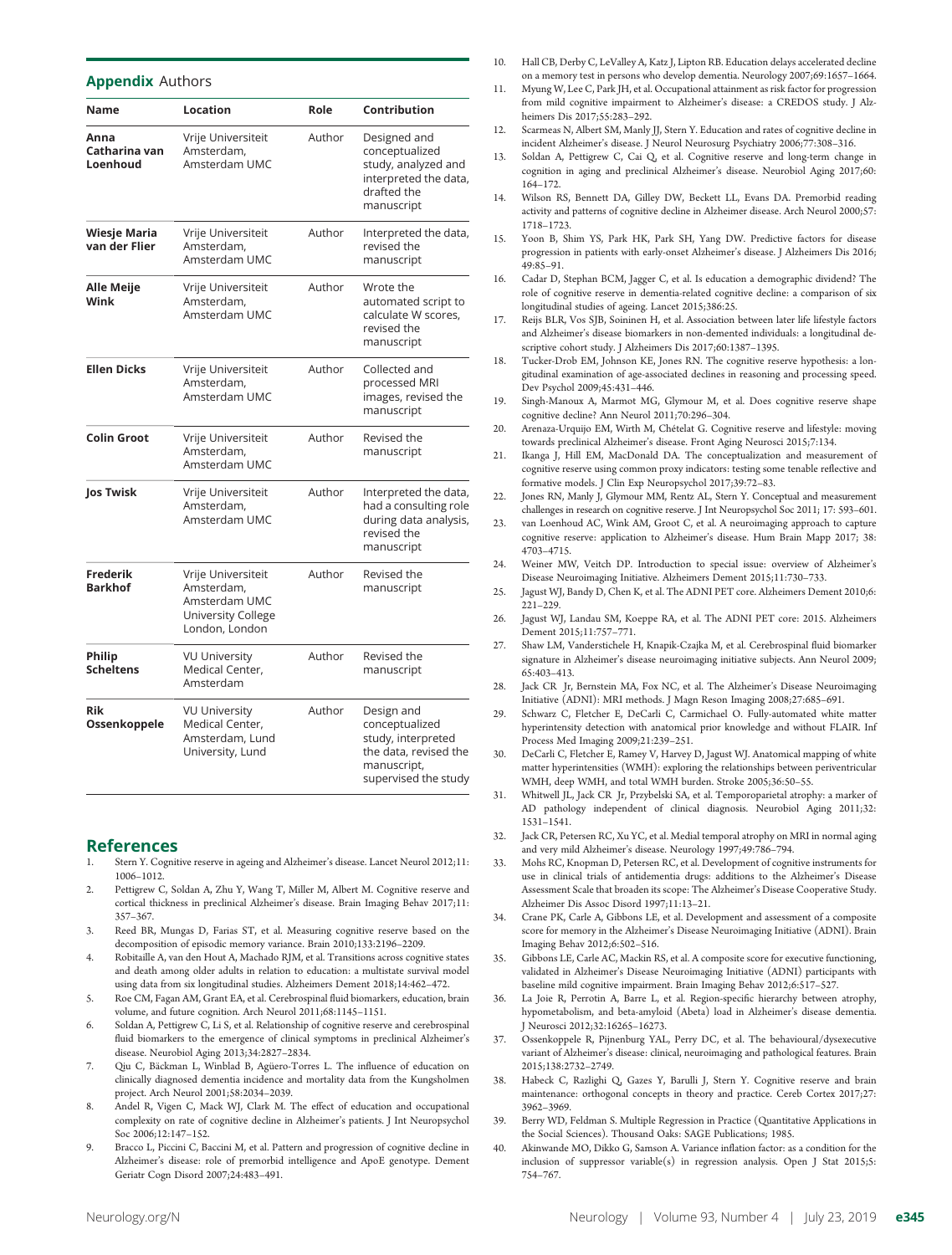- 41. Greenland S, Senn SJ, Rothman KJ, et al. Statistical tests, P values, confidence intervals, and power: a guide to misinterpretations. Eur J Epidemiol 2016;31: 337–350.
- 42. Akaike H. Information theory and an extension of the maximum likelihood principle. In: Petrov BN, Csaki F, eds. Proceedings of the Second International Symposium on Information Theory. Budapest: Akademiai Kiado; 1973:267–281.
- 43. Mattsson N, Groot C, Jansen WJ, et al. Prevalence of the apolipoprotein E e4 allele in amyloid β positive subjects across the spectrum of Alzheimer's disease. Alzheimers Dement 2018;14:913–924.
- 44. Zwan M, van Harten A, Ossenkoppele R, et al. Concordance between cerebrospinal fluid biomarkers and [11C]PIB PET in a memory clinic cohort. J Alzheimers Dis 2014;41:801–807.
- 45. Leuzy A, Carter SF, Chiotis K, et al. Concordance and diagnostic accuracy of [11C] PIB PET and cerebrospinal fluid biomarkers in a sample of patients with mild cognitive impairment and Alzheimer's disease. J Alzheimers Dis 2015;45:1077–1088.
- 46. Palmqvist S, Zetterberg H, Mattsson N, et al. Detailed comparison of amyloid PET and CSF biomarkers for identifying early Alzheimer disease. Neurology 2015;85: 1240–1249.
- 47. Skinner J, Carvalho JO, Potter GG, Thames E, Crane PK, Gibbons LE. The Alzheimer's Disease Assessment Scale-Cognitive-Plus (ADAS-Cog-Plus): an expansion of the ADAS-Cog to improve responsiveness in MCI. Brain Imaging Behav 2012;6:489–501.
- 48. van Maurik IS, Zwan MD, Tijms BM, et al. Interpreting biomarker results in individual patients with mild cognitive impairment in the Alzheimer's biomarkers in daily practice (ABIDE) project. JAMA Neurol 2017;74:1481–1491.
- 49. Moreland J, Urhemaa T, van Gils M, Lötjönen J, Buckley CJ. Validation of prognostic biomarker scores for predicting progression of dementia in patients with amnestic mild cognitive impairment. Nucl Med Commun 2018;39:297–303.
- 50. van Loenhoud AC, Van der Flier WM, Wink AM, Dicks E, et al. Disease-stage specific relationship between cognitive reserve and clinical progression in Alzheimer's disease. Alzheimer's Dementia 2018;14:158–160.